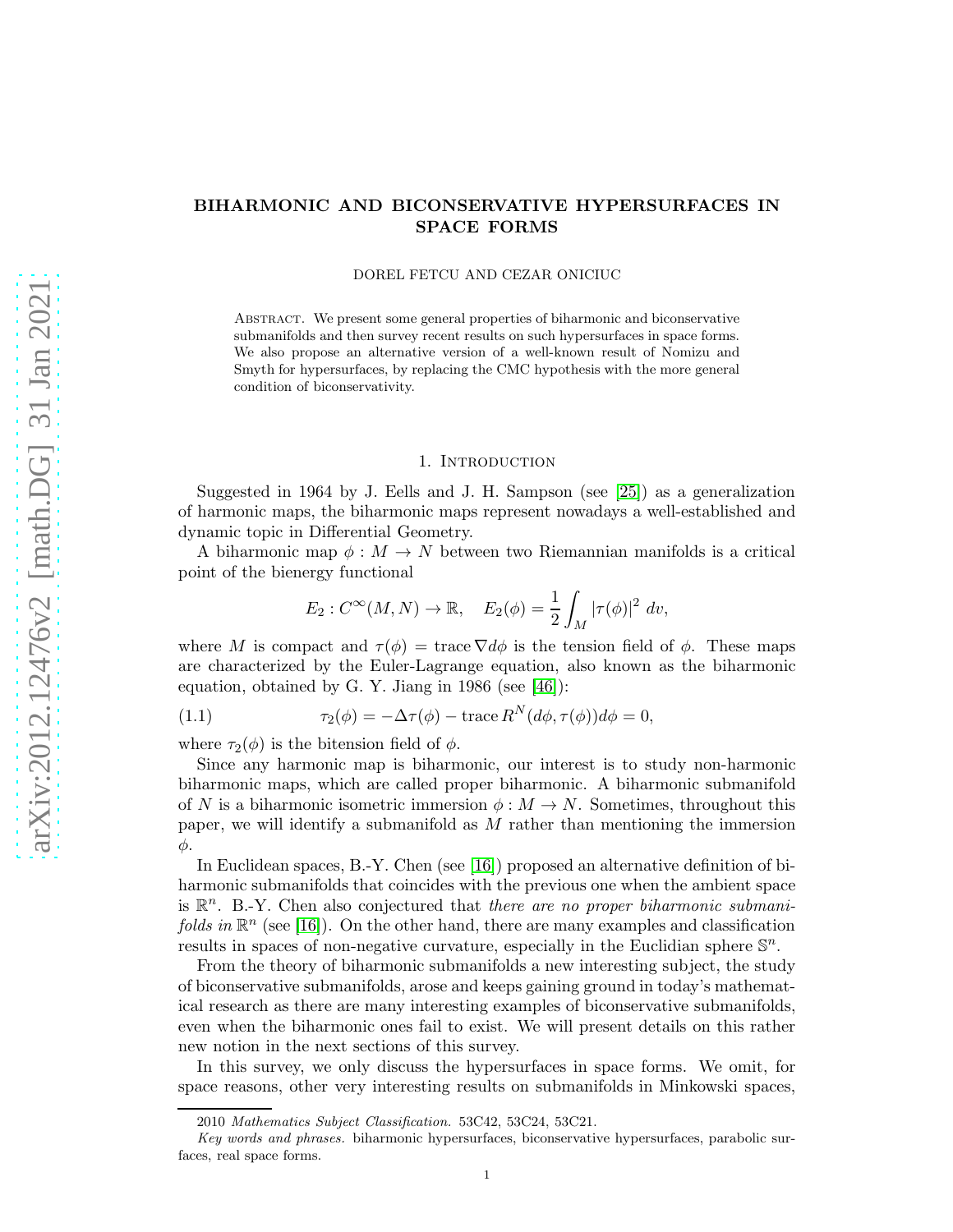product spaces, complex space forms, PNMC submanifolds, etc. (see, for example, [\[18\]](#page-21-2), [\[30\]](#page-21-3)-[\[32\]](#page-21-4), [\[37\]](#page-21-5), [\[38\]](#page-21-6), [\[44\]](#page-22-1), [\[45\]](#page-22-2), [\[55\]](#page-22-3), [\[60\]](#page-22-4), [\[68\]](#page-22-5), [\[74\]](#page-22-6)-[\[78\]](#page-23-0), [\[82\]](#page-23-1)). For the same reason, not even in the case of hypersurfaces in space forms, we will not refer to their stability properties and index.

The paper is organized as follows. In Section 2 we present definitions and general properties of biharmonic and biconservative submanifolds in Riemannian manifolds. The third section is devoted to biharmonic and biconservative surfaces in three dimensional space forms, and it is divided accordingly into two subsections. Finally, Section 4, also consisting of two subsections, is concerned with biharmonic and biconservative hypersurfaces (with dimension greater than two) in space forms. We give a much simpler proof for Theorem [4.21,](#page-16-0) of J. H. Chen in [\[21\]](#page-21-7), on compact proper biharmonic hypersurfaces and we prove a local version of this result, Proposition [4.22.](#page-17-0) This result can be also seen as a local version of the fact that  $|A|^2 = \text{constant}$ implies CMC for compact proper biharmonic hypersurfaces in spheres, with additional hypotheses on the curvature. We also prove Theorem [4.30](#page-19-0) which, together with Theorem [4.27,](#page-18-0) provides an alternative version of a result of K. Nomizu and B. Smyth on compact CMC hypersurfaces, by replacing the CMC hypothesis with the biconservative one, which is more general. Throughout this paper a special focus is on the case when the ambient space is a Euclidean sphere. We end by posing two open problems.

Acknowledgments. The authors would like to thank Bang-Yen Chen, Yu Fu, Matheus Vieira, Alvaro Pámpano, Hiba Bibi, and Simona Nistor for carefully reading the preliminary version of our paper and for their comments and suggestions.

Conventions. We use the following definitions and sign conventions. Consider a smooth map  $\phi : M \to N$ , between two Riemannian manifolds, where M is assumed to be oriented and connected. In general, we will not indicate explicitly the metrics on  $M$  or  $N$ . Then,

$$
\Delta=-\operatorname{trace}(\nabla^\phi)^2=-\operatorname{trace}(\nabla^\phi\nabla^\phi-\nabla_\nabla^\phi)
$$

is the rough Laplacian defined on the set of all sections in  $\phi^{-1}(TN)$ , that is on  $C(\phi^{-1}(TN)$ , and  $R^N$  is the curvature tensor field of N, given by

$$
R^{N}(U,V)W = [\bar{\nabla}_{U}, \bar{\nabla}_{V}]W - \bar{\nabla}_{[U,V]}W.
$$

Here,  $\nabla^{\phi}$  denotes the pull-back connection on  $\phi^{-1}(TN)$ , while  $\nabla$  and  $\overline{\nabla}$  are the Levi-Civita connections on  $TM$  and  $TN$ , respectively. Henceforth, for the sake of simplicity, we will denote all connections on various fiber bundles by  $\nabla$ , the difference being clear from the context. The *n*-dimensional Euclidian sphere of radius  $r$  will be denoted by  $\mathbb{S}^n(r)$  and, when  $r=1$ , by  $\mathbb{S}^n$ .

#### 2. Definitions and general properties

In this section we briefly recall basic and general results on biharmonic and biconservative submanifolds with a focus on surfaces and hypersurfaces.

2.1. Biconservative submanifolds. Consider a given map

$$
\phi: M^m \to (N^n, h),
$$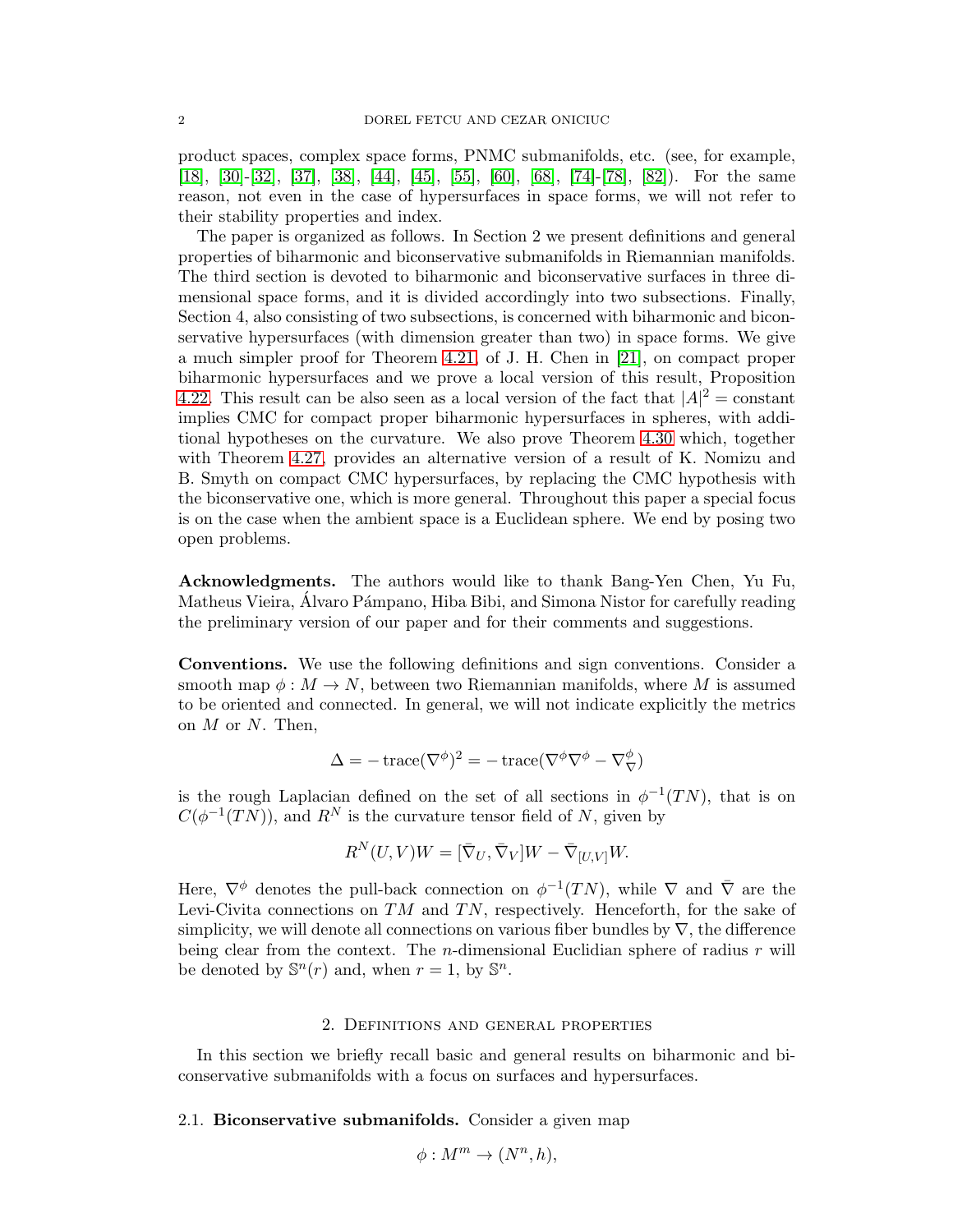where the metric h is also fixed, and define a new functional on the set  $\mathcal G$  of all Riemannian metrics on M by

$$
\mathcal{F}_2: \mathcal{G} \to \mathbb{R}, \quad \mathcal{F}_2(g) = E_2(\phi).
$$

Critical points of this functional are characterized by the vanishing of the stress-energy tensor of the bienergy (see [\[49\]](#page-22-7)). This tensor, denoted by  $S_2$ , was introduced in [\[47\]](#page-22-8) as

$$
S_2(X,Y) = \frac{1}{2} |\tau(\phi)|^2 \langle X, Y \rangle + \langle d\phi, \nabla \tau(\phi) \rangle \langle X, Y \rangle - \langle d\phi(X), \nabla_Y \tau(\phi) \rangle - \langle d\phi(Y), \nabla_X \tau(\phi) \rangle
$$

and it satisfies

$$
\operatorname{div} S_2 = -\langle \tau_2(\phi), d\phi \rangle.
$$

We note that, for isometric immersions,  $(\text{div } S_2)^{\sharp} = -\tau_2(\phi)^{\top}$ , where  $\tau_2(\phi)^{\top}$  is the tangent part of the bitension field.

**Definition 2.1.** A map  $\phi : M \to N$  is called biconservative if div  $S_2 = 0$ .

**Definition 2.2.** A submanifold  $\phi : M \to N$  is called biconservative if the isometric immersion  $\phi$  is biconservative.

Remark 2.3. We have the following direct consequences.

- (1) Any biharmonic map is also biconservative.
- (2) If  $\phi : M \to N$  is a submersion, not necessarily Riemannian, then  $\phi$  is a biconservative map if and only if it is biharmonic.
- (3) A submanifold M of N is biconservative if and only if  $\tau_2(\phi)^\top = 0$ .

We have the following general properties of the stress-bienergy tensor of a submanifold.

**Proposition 2.4.** For a submanifold  $\phi : M^m \to N^n$  we have:

(i) the stress-bienergy tensor of  $\phi$  is given by

$$
S_2 = -\frac{m^2}{2}|H|^2I + 2mA_H,
$$

where  $A_H$  is the shape operator in the direction of H, the mean curvature vector field;

- (ii) trace  $S_2 = m^2|H|^2(2 \frac{m}{2});$
- (iii) the relation between the divergence of  $S_2$  and the divergence of  $A_H$  is given by

$$
\operatorname{div} S_2 = -\frac{m^2}{2} \operatorname{grad} (|H|^2) + 2m \operatorname{div} A_H;
$$
  
(iv)  $|S_2|^2 = m^4 |H|^4 \left(\frac{m}{4} - 2\right) + 4m^2 |A_H|^2.$ 

2.2. Properties of biharmonic submanifolds. Next, we shall present some nonexistence and unique-continuation properties of biharmonic maps, derived from a Weitzenböck formula and the fact that these maps are characterized by an elliptic equation.

**Theorem 2.5** ([\[46\]](#page-22-0)). Let  $\phi : M \to N$  be a smooth map, where M is compact and  $\text{Riem}^N \leq 0$ . Then  $\phi$  is biharmonic if and only if it is harmonic.

Given up to compactness, we can state the following proposition.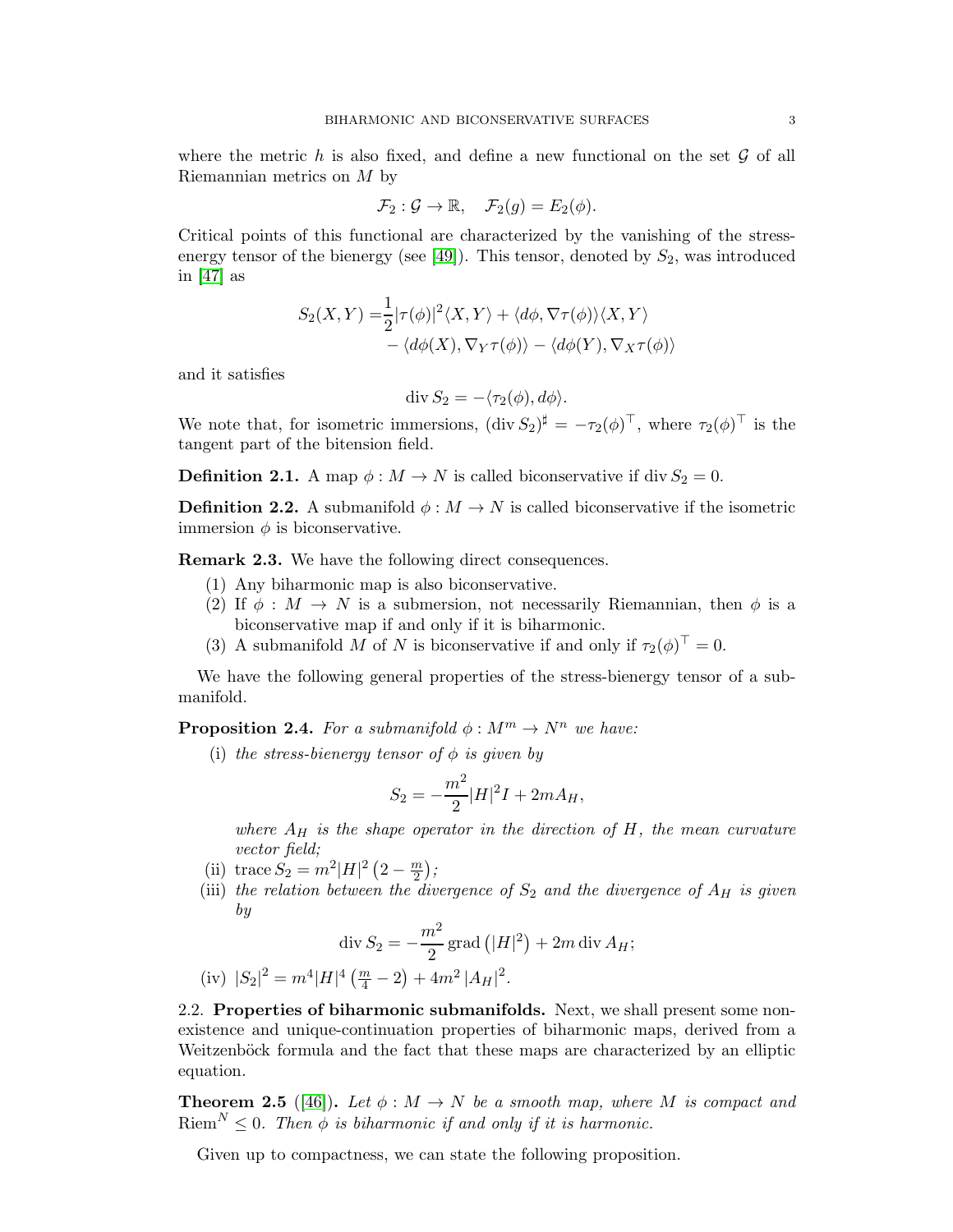**Proposition 2.6** ([\[69\]](#page-22-9)). Let  $\phi : M \to N$  be an isometric immersion such that  $|\tau(\phi)| = constant$  and assume that  $\text{Riem}^N \leq 0$ . Then  $\phi$  is biharmonic if and only if it is minimal.

In the case of hypersurfaces the next results hold.

<span id="page-3-0"></span>**Theorem 2.7** ([\[69\]](#page-22-9)). Let  $\phi : M \to N$  be a compact hypersurface and assume that Ricci<sup>N</sup>  $\leq$  0. Then M is biharmonic if and only if it is minimal.

<span id="page-3-1"></span>**Proposition 2.8** ([\[69\]](#page-22-9)). Let  $\phi$  : M  $\rightarrow$  N be a hypersurface such that  $|\tau(\phi)| =$ constant, where Ricci<sup>N</sup>  $\leq$  0. Then  $\phi$  is biharmonic if and only if it is minimal.

The proofs of these non-existence results are based on a classical Weitzenböck formula

$$
\frac{1}{2}\Delta|\sigma|^2 = \langle \Delta \sigma, \sigma \rangle - |\nabla \sigma|^2, \quad \sigma \in C(\phi^{-1}TN),
$$

where one considers  $\sigma = \tau(\phi)$  and gets  $\nabla \tau(\phi) = 0$ . Then, using the equation

$$
|\tau(\phi)|^2 = -\operatorname{trace}\langle \cdot, \nabla.\tau(\phi) \rangle,
$$

which holds for isometric immersions, one obtains that  $\tau(\phi)$  vanishes.

**Proposition 2.9** ([\[69\]](#page-22-9)). Let  $\phi : M \to N$  be a smooth map such that  $|\tau(\phi)| =$ constant and assume that there exists a point  $p \in M$  where rank  $\phi(p) \geq 2$ . If Riem<sup>N</sup> < 0, then  $\phi$  is biharmonic if and only if it is harmonic.

Concerning the unique continuation property, we have the following results.

**Theorem 2.10** ([\[8\]](#page-20-0),[\[11\]](#page-20-1)). Let  $\phi : M \to N$  be a biharmonic map. If  $\phi$  is harmonic on an open subset, then it is harmonic everywhere.

**Theorem 2.11** ([\[8\]](#page-20-0)). Let  $\phi_1, \phi_2 : M \to N$  be two biharmonic maps. If they agree on an open subset, then they are identical.

**Theorem 2.12** ([\[8\]](#page-20-0)). Let  $\phi : M \to N$  be a biharmonic map and let P be a regular, closed, totally geodesic submanifold of N. If an open subset of M is mapped into  $P$ , then all of M is mapped into P.

**Remark 2.13.** Here, the word 'closed' is used in its topological sense, as  $P$  is a closed subset of N.

The main idea in the proofs of the unique continuation results is to define new variables such that the biharmonic equation, initially a semi-linear elliptic equation of order four, becomes a second order semi-linear elliptic equation. Then, by making appropriate estimations, one applies the standard result of Aronszajn in [\[1\]](#page-20-2).

An important property of constant mean curvature (CMC) proper biharmonic submanifolds in  $\mathbb{S}^n$  is that |H| is bounded from above by 1. More precisely, we have the following proposition.

**Proposition 2.14** ([\[70\]](#page-22-10)). Let  $\phi : M^m \to \mathbb{S}^n$  be a CMC proper biharmonic submanifold. Then  $|H| \in (0,1]$  and, moreover,  $|H| = 1$  if and only if M lies in the small hypersphere  $S^{n-1}(1/\sqrt{2})$  as a minimal submanifold.

A link between proper biharmonic immersions in spheres and maps of finite type, in the sense of B.-Y. Chen, was established by the next result.

**Theorem 2.15** ([\[3\]](#page-20-3),[\[6\]](#page-20-4),[\[51\]](#page-22-11)). Let  $\phi : M^m \to \mathbb{S}^n$  be a proper biharmonic immersion. Denote by  $\psi = i \circ \phi : M \to \mathbb{R}^{n+1}$  the isometric immersion of M in  $\mathbb{R}^{n+1}$ , where  $i: \mathbb{S}^n \to \mathbb{R}^{n+1}$  is the canonical inclusion map. Then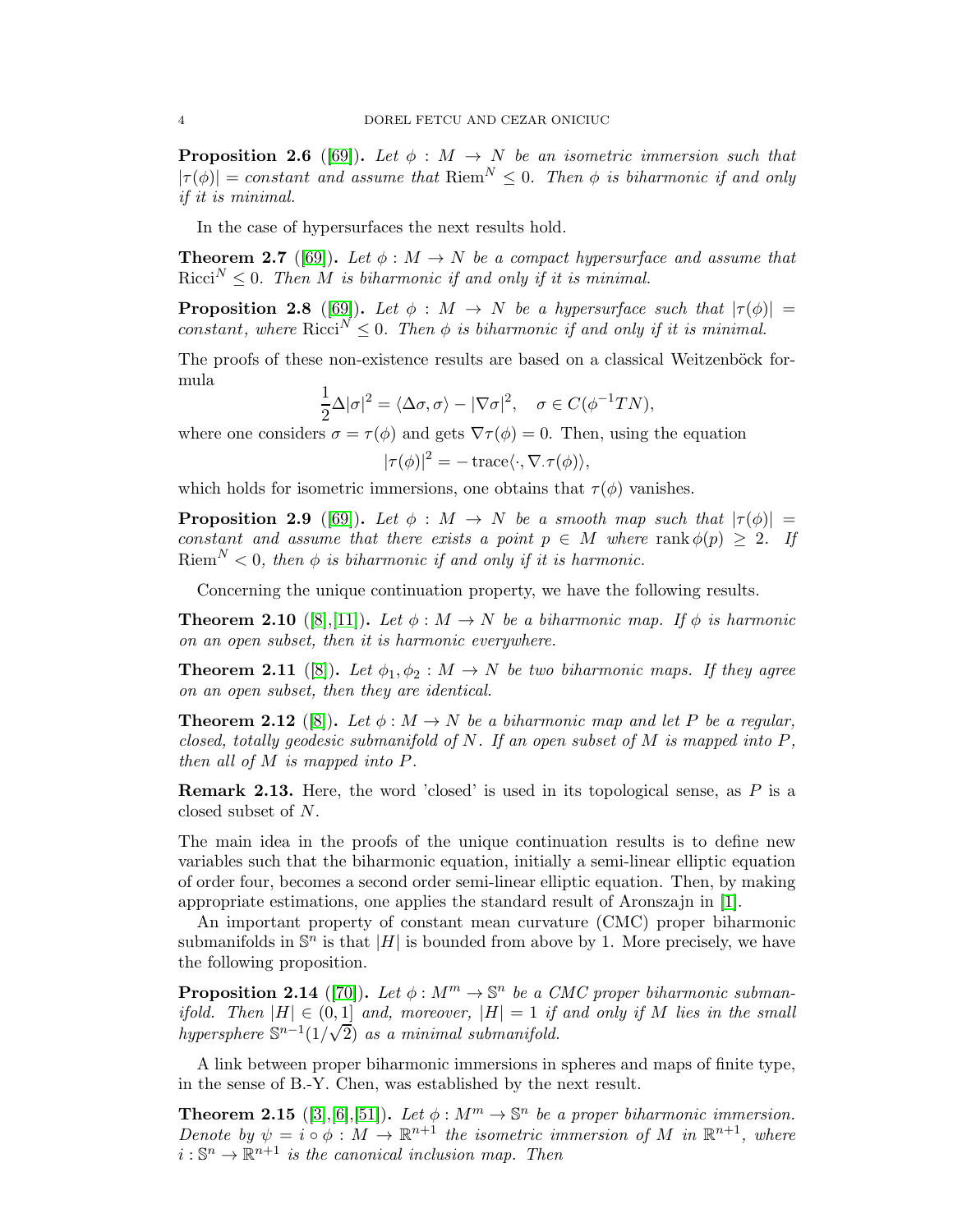- (i) The map  $\psi$  is of 1-type if and only if  $|H| = 1$ . In this case,  $\psi = \psi_0 + \psi_{t_1}$ , with  $\Delta \psi_{t_1} = 2m\psi_{t_1}$ ,  $\psi_0$  is a constant vector. Moreover,  $\langle \psi_0, \psi_{t_1} \rangle = 0$  at any point,  $|\psi_0| = |\psi_{t_1}| = 1/\sqrt{2}$  and  $\phi_{t_1} : M \to \mathbb{S}^{n-1} (1/\sqrt{2})$  is a minimal immersion.
- (ii) The map  $\psi$  is of 2-type if and only if |H| is constant,  $|H| \in (0,1)$ . In this case  $\psi = \psi_{t_1} + \psi_{t_2}$ , with  $\Delta \psi_{t_1} = m(1 - |H|) \psi_{t_1}$ ,  $\Delta \psi_{t_2} = m(1 + |H|) \psi_{t_2}$  and

$$
\psi_{t_1} = \frac{1}{2}\psi + \frac{1}{2|H|}H, \ \psi_{t_2} = \frac{1}{2}\psi - \frac{1}{2|H|}H.
$$

Moreover,  $\langle \psi_{t_1}, \psi_{t_2} \rangle = 0$ ,  $|\psi_{t_1}| = |\psi_{t_2}| = 1/\sqrt{2}$  and

$$
\phi_{t_i}: M \to \mathbb{S}^n\left(\frac{1}{\sqrt{2}}\right), \quad i = 1, 2,
$$

are harmonic maps with constant density energy.

This theorem was the starting point for the studies on biharmonic surfaces with constant Gaussian curvature in space forms  $N^n(c)$  (see [\[29\]](#page-21-8), [\[51\]](#page-22-11)), where one used the work of Y. Myiata (see [\[56\]](#page-22-12)) to obtain classification results.

2.3. Properties of biconservative submanifolds. The biconservative submanifolds do not have properties similar to those of biharmonic ones in the previous subsection as they are not characterized by an elliptic equation. However, they do have some very interesting properties of their own, especially when talking about biconservative surfaces. Moreover, the class of biconservative maps is richer than that of biharmonic maps and, in many situations when proper biharmonic submanifolds do not exist, we have examples of biconservative submanifolds.

One of these properties can be viewed as a generalization of a classical Hopf's result in higher codimension, and it shows that the notion of biconservativity is a quite natural one.

<span id="page-4-0"></span>**Theorem 2.16** ([\[59\]](#page-22-13), [\[63\]](#page-22-14)). Let  $\phi : M^2 \to N^n$  be a CMC surface. Then the following properties are equivalent:

- (i) M is biconservative;
- (ii)  $\langle A_H (\partial_z), \partial_z \rangle$  is holomorphic;
- (iii)  $A_H$  is a Codazzi tensor field.

We note that the above theorem follows by using the properties of any divergencefree symmetric tensor field of type (1, 1) defined on a Riemannian surface.

**Remark 2.17.** In the case of biharmonic surfaces, the fact that  $\langle A_H (\partial_z), \partial_z \rangle$  is holomorphic if and only if  $M$  is CMC was proved in [\[50\]](#page-22-15).

**Remark 2.18.** We can say that  $\langle A_H(\partial_z), \partial_z \rangle$  is a generalization of the Hopf's function as in 3-dimensional space forms we have the following. If  $M^2$  is a surface in  $N^3(c)$  which is a topological sphere, then it is CMC, i.e.,  $|H| = \text{constant}$ , if and only if  $\langle A_H(\partial_z), \partial_z \rangle$  is holomorphic (see [\[59\]](#page-22-13)). We note that for any surface in  $N^3(c)$ ,  $\langle A_H(\partial_z), \partial_z \rangle$  is holomorphic when M is CMC, but, in general, the converse does not hold. All non-CMC surfaces with  $\langle A_H (\partial_z), \partial_z \rangle$  holomorphic must have the curvature equal to  $c$  (but they are not umbilical). In [\[59\]](#page-22-13), there were found all surfaces in  $\mathbb{R}^3$  with  $\langle A_H (\partial_z), \partial_z \rangle$  holomorphic that are not CMC, and they are given by

$$
X_{\alpha}(u,v) = (u\cos v, u\sin v, \alpha u),
$$

where  $\alpha$  is a positive real constant. In  $\mathbb{S}^3$  such surfaces are given by

$$
X_{\alpha}(u,v) = \left(\frac{\cos u}{\alpha}\cos v, \frac{\sin u}{\alpha}\cos v, \frac{\sqrt{\alpha^2-1}}{\alpha}\cos v, \sin v\right),\,
$$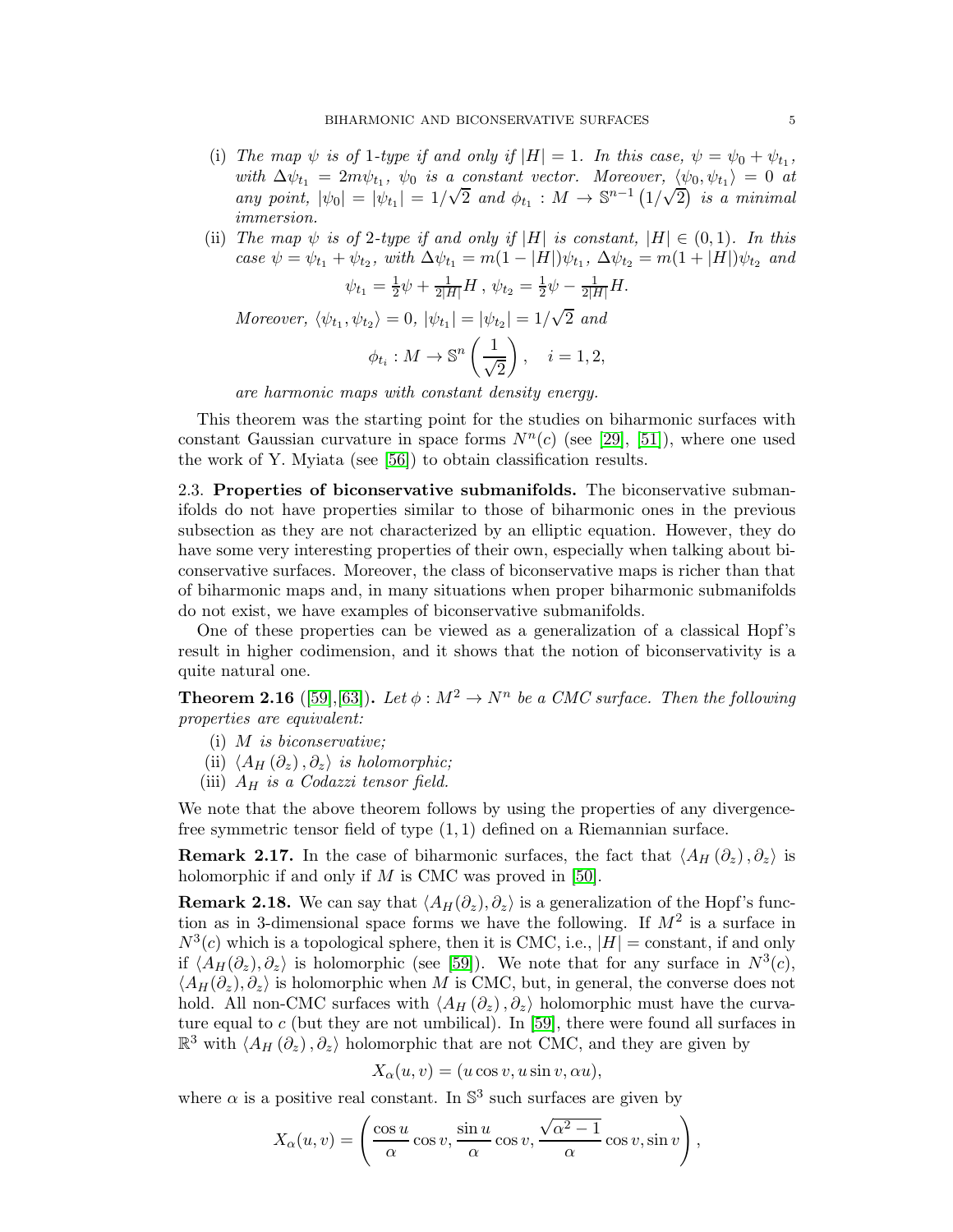where  $\alpha$  is a real constant,  $\alpha > 1$  (see [\[63\]](#page-22-14)).

**Remark 2.19.** If  $\phi: M^2 \to N^n$  is a non-pseudo-umbilical CMC biconservative surface, then the set of pseudo-umbilical points has no accumulation points. Also, if  $M^2$  is a CMC biconservative surface and a topological sphere, then it is pseudo-umbilical (see [\[59\]](#page-22-13)); this should be compared with a classical result: a  $PMC$  surface  $M^2$ , i.e., a surface satisfying  $\nabla^{\perp}H = 0$ , of genus zero in a space form is pseudoumbilical (see [\[41\]](#page-21-9)).

By using Theorem [2.16](#page-4-0) and the CMC hypothesis, around non-pseudo-umbilical points, one can obtain an explicit form of the metric on the surface and of the shape operator  $A_H$ . It follows that the CMC biconservative surfaces with no pseudoumbilical points are globally conformally flat. Then, one can prove the following proposition.

<span id="page-5-0"></span>**Proposition 2.20** ([\[63\]](#page-22-14)). Let  $\phi : M^2 \to N^n$  be a CMC biconservative surface. Assume that M is compact and does not have pseudo-umbilical points. Then M is a topological torus and, moreover, if  $K \geq 0$  or  $K \leq 0$ , we have  $\nabla A_H = 0$  and  $K = 0$ .

Remark 2.21. One can compare this result with Theorem 5.4 in [\[20\]](#page-21-10).

We can also deduce that if  $M^2$  is a CMC biconservative surface satisfying certain additional hypotheses, then, up to a global conformal diffeomorphism,  $M^2$  either is  $\mathbb{R}^2$ , or a cylinder, or a torus.

**Proposition 2.22.** Let  $\phi : M^2 \to N^n$  be an oriented complete CMC biconservative surface. Denote by  $\lambda_1$  and  $\lambda_2$  the eigenvalue functions of  $A_H$  and assume that  $\mu = \lambda_1 - \lambda_2$  is positive with  $\inf \mu = \mu_0 > 0$ . Then M is parabolic.

The proof is a direct consequence of Theorem 4.5 in [\[63\]](#page-22-14) (see also Theorem 12 in [\[50\]](#page-22-15)) as  $\mu q$  is a flat complete metric globally conformally equivalent to q.

Another important property of biconservative surfaces is given by the following result.

<span id="page-5-1"></span>**Theorem 2.23** ([\[63\]](#page-22-14)). Let  $\phi : M^2 \to N^n$  be a compact CMC biconservative surface. If the Gaussian curvature K of the surface is nonnegative, then  $\nabla A_H = 0$  and M is flat or pseudo-umbilical.

The proof of this result relies on a formula for the Laplacian of a divergence-free symmetric tensor of type  $(1, 1)$  defined on a Riemannian surface, not necessarily satisfying the Codazzi condition.

**Remark 2.24.** We note that Proposition [2.20,](#page-5-0) only in the case  $K \geq 0$ , can be viewed as a consequence of Theorem [2.23.](#page-5-1)

In codimension two we have the following rigidity result, since any PMC submanifold in a space form is biconservative.

**Theorem 2.25** ([\[59\]](#page-22-13)). Let  $\phi : M^2 \to N^4(c)$  be a CMC biconservative surface in a space form of constant sectional curvature  $c \neq 0$ . Then  $M^2$  is PMC.

In the special case of biconservative surfaces in  $\mathbb{R}^4$ , the situation is a bit less rigid.

**Proposition 2.26** ([\[59\]](#page-22-13)). Let  $\phi : M^2 \to \mathbb{R}^4$  be a biconservative surface with constant mean curvature different from zero, which is not PMC. Then, locally, the surface is given by

 $X(u, v) = (\gamma(u), v + a) = (\gamma^{1}(u), \gamma^{2}(u), \gamma^{3}(u), v + a), \quad a \in \mathbb{R}$ ,

where  $\gamma: I \to \mathbb{R}^3$  is a curve in  $\mathbb{R}^3$  parametrized by arc-length, with constant non-zero curvature, and non-zero torsion.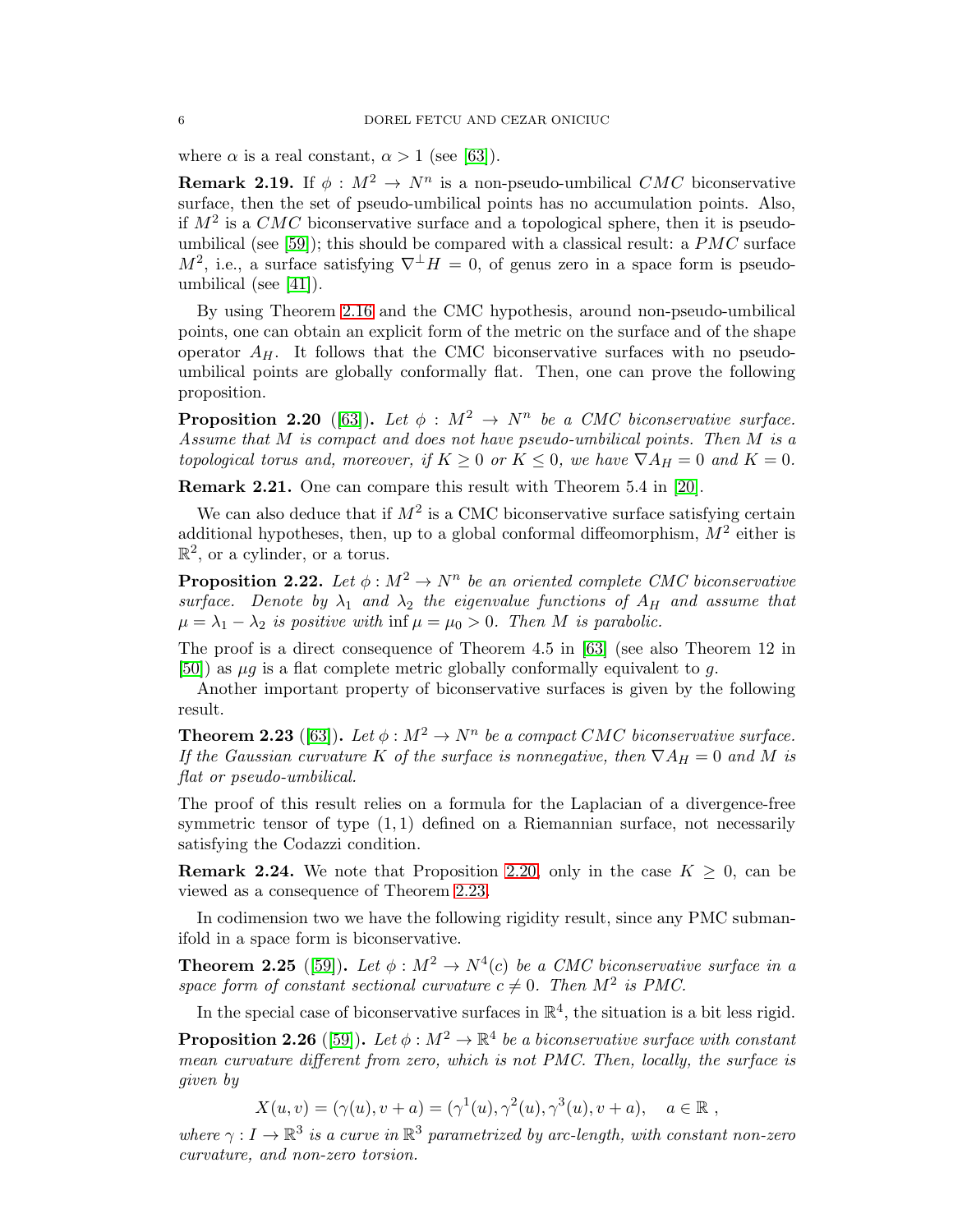2.4. Characterization formulas for biharmonic submanifolds. As we have seen, the tension field  $\tau(\phi)$  of a map  $\phi : M \to N$  plays a central role in the bi-harmonic equation [\(1.1\)](#page-0-0). In the case of a submanifold  $M^m$ , we have  $\tau(\phi) = mH$ and the tension field is a normal vector field. Therefore it is just natural to identify the tangent and normal parts of [\(1.1\)](#page-0-0) in order to better characterize bihamornic submanifolds.

The simplest case occurs when the ambient manifold is a space form  $N^n(c)$ . In this context, the decomposition of  $\tau_2(\phi)$  was written for the first time for any constant sectional curvature c in [\[3\]](#page-20-3), although for  $c = 0$ , it had been given explicitly in [\[15\]](#page-21-11), [\[17\]](#page-21-12), for  $c = 1$  in [\[69\]](#page-22-9), and for  $c = -1$  in [\[11\]](#page-20-1).

**Theorem 2.27.** A submanifold  $\phi : M^m \to N^n(c)$  is biharmonic if and only if

$$
\begin{cases}\n\Delta^{\perp}H + \text{trace } B(\cdot, A_{H}\cdot) - mc H = 0, \\
4 \text{trace } A_{\nabla_{(\cdot)}^{\perp}H}(\cdot) + m \text{grad}(|H|^{2}) = 0,\n\end{cases}
$$

where B is the second fundamental form,  $\nabla^{\perp}$  and  $\Delta^{\perp}$  the connection and the Laplacian in the normal bundle, respectively.

When M is a hypersurface, we can consider the mean curvature function  $f =$  $(1/m)$  trace A, where  $A = A_n$ ,  $\eta$  being a unit section in the normal bundle, and we have the following corollary.

**Corollary 2.28.** Let  $M^m$  be a hypersurface in a space form  $N^{m+1}(c)$ . Then M is biharmonic if and only if

$$
\begin{cases}\n\Delta f + (|A|^2 - mc)f = 0, \\
2A(\text{grad } f) + mf \text{grad } f = 0,\n\end{cases}
$$

In this last form, for  $c = 1$ , the decomposition of  $\tau_2(\phi)$  was used in [\[21\]](#page-21-7).

The biharmonic equation was also decomposed in its tangent and normal parts when the ambient space is a complex space form (see [\[26\]](#page-21-13)) or a Sasakian space form (see [\[29\]](#page-21-8)).

Finally, in the case when the ambient space is an arbitrary Riemannian manifold, the splitting of the biharmonic equation was obtained in [\[49\]](#page-22-7).

**Theorem 2.29.** A submanifold  $M^m$  in a Riemannian manifold N is biharmonic if and only if

$$
\begin{cases} \Delta^{\perp}H + \operatorname{trace} B(\cdot, A_{H}\cdot) + \operatorname{trace}(R^{N}(\cdot, H)\cdot)^{\perp} = 0 \\ 4 \operatorname{trace} A_{\nabla_{(\cdot)}^{\perp}H}(\cdot) + m \operatorname{grad}(|H|^{2}) + 4 \operatorname{trace}(R^{N}(\cdot, H)\cdot)^{\top} = 0, \end{cases}
$$

where  $R^N$  is the curvature tensor of N. Moreover, the tangent part can be written as

$$
4\operatorname{trace}(\nabla A_H)(\cdot,\cdot)-m\operatorname{grad}(|H|^2)=0.
$$

While these formulas were used to study biharmonic hypersurfaces in a Riemannian manifold, for the first time, in [\[69\]](#page-22-9) (see Theorem [2.7](#page-3-0) and Proposition [2.8\)](#page-3-1), they were explicitly written for this case in [\[72\]](#page-22-16).

**Theorem 2.30.** Let  $M^m$  be a hypersurface in a Riemannian manifold N. Then M is biharmonic if and only if

$$
\begin{cases} \Delta f + (|A|^2 - \text{Ricci}^N(\eta, \eta))f = 0\\ 2A(\text{grad } f) + mf \text{grad } f - 2f(\text{Ricci}^N(\eta))^\top = 0, \end{cases}
$$

where  $\eta$  is a unit normal vector field.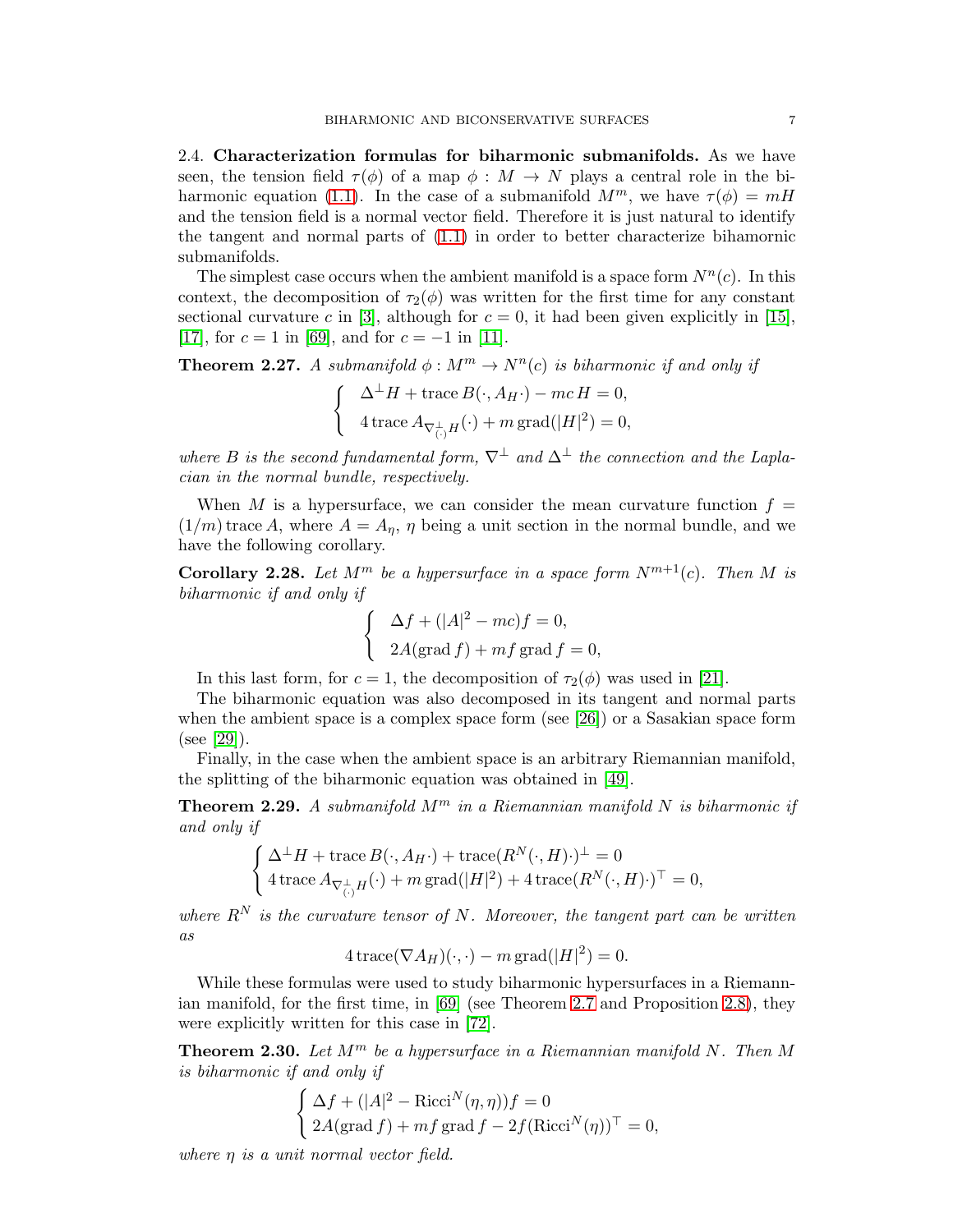Many examples of proper-biharmonic submanifolds in spheres are provided by the following results.

**Theorem 2.31** ([\[7\]](#page-20-5)). Let  $n_1, n_2$  be two positive integers such that  $n_1 + n_2 = n - 1$ , and let  $M_1$  be a submanifold in  $\mathbb{S}^{n_1}(\frac{1}{\sqrt{2}})$  of dimension  $m_1$ , with  $0 \leq m_1 \leq n_1$ , and Let  $M_2$  be a submanifold in  $\mathbb{S}^{n_2}(1/\sqrt{2})$  of dimension  $m_2$ , with  $0 \leq m_2 \leq n_2$ . Then  $M_1 \times M_2$  is proper biharmonic in  $\mathbb{S}^n$  if and only if

$$
\begin{cases}\nm_1 \neq m_2, \quad \text{or} \quad |\tau(\phi_1)| > 0 \\
\tau_2(\phi_1) + 2(m_2 - m_1)\tau(\phi_1) = 0 \\
\tau_2(\phi_2) - 2(m_2 - m_1)\tau(\phi_2) = 0 \\
|\tau(\phi_1)| = |\tau(\phi_2)| = \text{constant},\n\end{cases}
$$

where  $\phi_1: M_1 \to \mathbb{S}^{n_1}(1/\sqrt{2})$  and  $\phi_2: M_2 \to \mathbb{S}^{n_2}(1/\sqrt{2})$  are the associated isometric immersions.

Remark 2.32. We note that here we also correct a small inaccuracy in the original version of the theorem (see [\[11\]](#page-20-1)).

Corollary 2.33 ([\[11\]](#page-20-1)). Let  $M_1^{m_1}$  and  $M_2^{m_2}$  be two minimal submanifolds in the spheres  $\mathbb{S}^{n_1}(1/\sqrt{2})$  and  $\mathbb{S}^{n_2}(1/\sqrt{2})$ , respectively, with  $n_1 + n_2 = n$ . Then the product  $M_1 \times M_2$  is a proper biharmonic submanifold of  $\mathbb{S}^{n+1}$  if and only if  $m_1 \neq m_2$ .

2.5. Characterization formulas for biconservative submanifolds. Since a submanifold is biconservative if and only if the tangent part of its bitension field vanishes, from the splitting of the biharmonic equation and looking only to the tangent part, one obtains formulas characterizing the biconservativity.

**Proposition 2.34.** Let  $M^m$  be a submanifold in a Riemannian manifold  $N^n$ . Then the following properties are equivalent:

- (i) M is biconservative;
- (ii) trace  $A_{\nabla_{\left(\cdot\right)}^{\perp}H}(\cdot) + \text{trace}(\nabla A_H)(\cdot,\cdot) + \text{trace}\left(R^N(\cdot,H)\cdot\right)^{\top} = 0;$
- (iii)  $4 \operatorname{trace} A_{\nabla_{\left(\cdot\right)}^{\perp} H}(\cdot) + m \operatorname{grad} \left(|H|^2\right) + 4 \operatorname{trace} \left(R^{N}(\cdot,H)\cdot\right)^{\top} = 0;$
- (iv)  $4 \operatorname{trace}(\nabla A_H)(\cdot, \cdot) m \operatorname{grad} (|H|^2) = 0.$

From this proposition, we have the following consequences, some of which are quite straightforward.

<span id="page-7-0"></span>**Proposition 2.35.** Let  $M^m$  be a submanifold of a Riemannian manifold  $N^n$ . If  $\nabla A_H = 0$ , then M is biconservative.

Remark 2.36. A converse of Proposition [2.35](#page-7-0) is given by Theorem [2.23.](#page-5-1)

As we have already mentioned, we have the following consequence.

**Proposition 2.37.** Let  $M^m$  be a submanifold of a Riemannian manifold  $N^n$ . Assume that  $N$  is a space form and  $M$  is  $PMC$ . Then  $M$  is biconservative.

**Proposition 2.38** ([\[6\]](#page-20-4)). Let  $M^m$  be a pseudo-umbilical submanifold of a Riemannian manifold  $N^n$  with  $m \neq 4$ . Then M is biconservative if and only if it is a CMC submanifold.

If the particular case of hypersurfaces in space forms, we have the following result.

**Proposition 2.39.** A hypersurface  $M^m$  in a space form  $N^{m+1}(c)$  is biconservative if and only if

(2.1) 
$$
A(\operatorname{grad} f) = -\frac{m}{2} f \operatorname{grad} f.
$$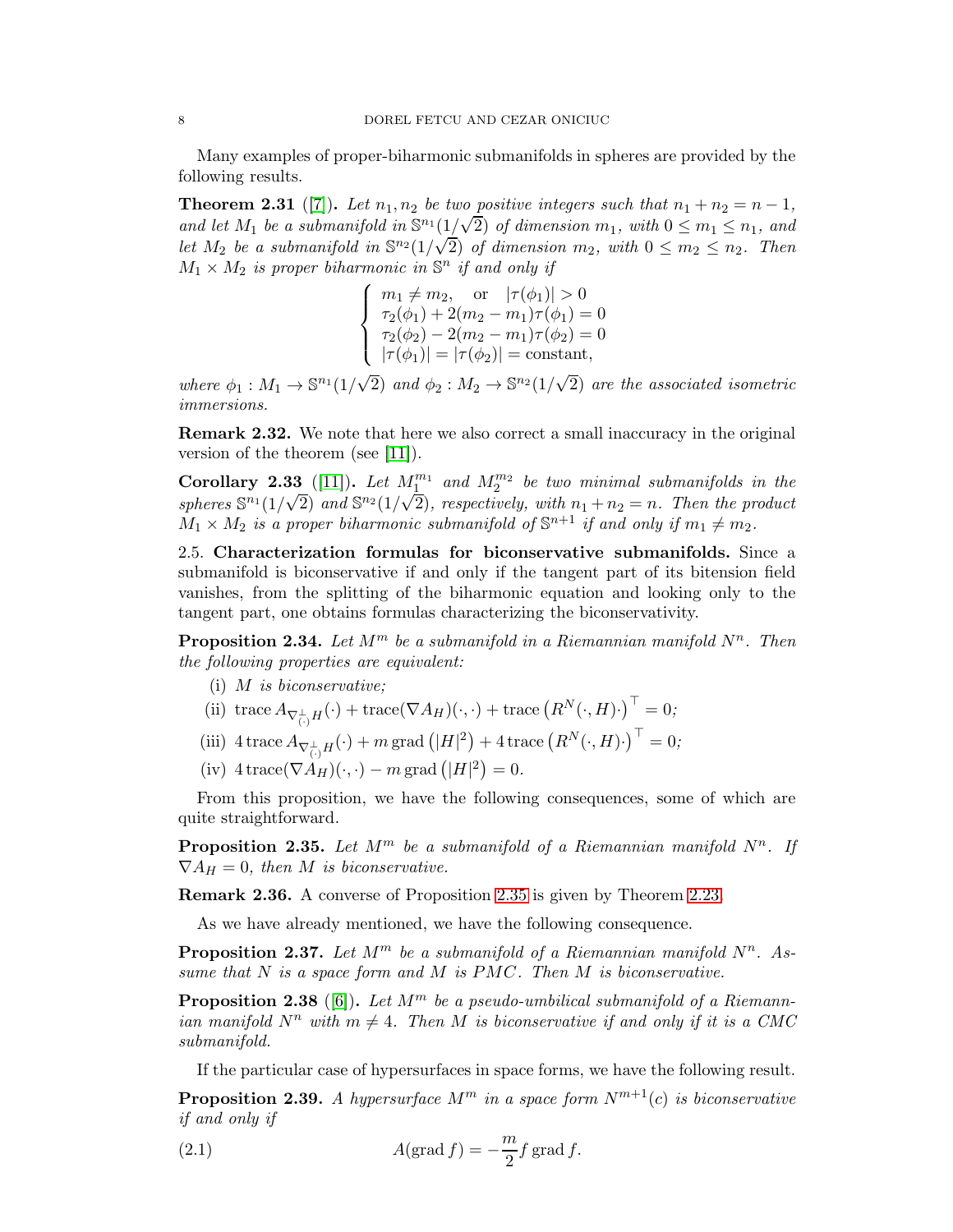**Corollary 2.40.** Any CMC hypersurface in  $N^{m+1}(c)$  is biconservative.

**Corollary 2.41** ([\[64\]](#page-22-17)). Let  $M^m$  be a biconservative hypersurface in  $N^{m+1}(c)$ . Then

$$
mf\Delta f - 3m|\operatorname{grad} f|^2 - 2\langle A, \operatorname{Hess} f \rangle = 0.
$$

Remark 2.42. In [\[64\]](#page-22-17), there was used a different definition for the mean curvature function f, i.e., there  $f = \text{trace } A$  instead of  $f = (1/m) \text{trace } A$ .

Moreover, when dealing with biconservative hypersurfaces in space forms, the two distributions determined by grad f are completely integrable, as showed by the next theorem.

**Theorem 2.43** ([\[64\]](#page-22-17)). Let  $M^m$  be a biconservative hypersurface in  $N^{m+1}(c)$  with grad  $f \neq 0$  at any point of M. Then the distribution D, orthogonal to that determined by grad f, is completely integrable. Moreover, any integral manifold of maximal dimension of  $\mathcal D$  has flat normal connection as a submanifold in  $N^{m+1}(c)$ .

Remark 2.44. The last result actually extends the one obtained in [\[40\]](#page-21-14), in the case of Euclidean space.

## 3. Surfaces in three dimensional space forms

3.1. Biharmonic surfaces. The first result in this section is a non-existence result, that was proved in [\[19\]](#page-21-15) and [\[48\]](#page-22-18) when working in the Euclidean space, and then in [\[11\]](#page-20-1) in the case of space forms with negative constant sectional curvature.

**Theorem 3.1.** Any biharmonic surface in a space form  $N^3(c)$ , with  $c \leq 0$ , is minimal.

The situation is different when one considers biharmonic surfaces in the Euclidian sphere, as shown by the following theorem in [\[10\]](#page-20-6).

**Theorem 3.2.** Let  $\phi : M \to \mathbb{S}^3$  be a proper-biharmonic surface. Then  $\phi(M)$  is an open part of the small hypersphere  $\mathbb{S}^2(1/\sqrt{2})$ . If, moreover, M is complete, then  $\phi(M) = \mathbb{S}^2(1/\sqrt{2})$  and  $\phi$  is an embedding.

3.2. Biconservative surfaces. As we have seen, CMC surfaces in a 3-dimensional space form are biconservative and, therefore, from this point of view, the study of non-CMC biconservative surfaces is more interesting. The maximal biconservative surfaces with grad  $f \neq 0$  at any point are called standard biconservative surfaces, and the domains of their defining immersions endowed with the induced metrics are called abstract standard biconservative surfaces.

The explicit parametric equations of standard biconservative surfaces in  $N^3(c)$ were obtained in [\[12\]](#page-20-7), while they had already been found, in a slightly different manner, when working in  $\mathbb{R}^3$  (see [\[40\]](#page-21-14)). In the hyperbolic three dimensional space, one of the possible situations was omitted in [\[12\]](#page-20-7), the one corresponding to  $C_{-1} = 0$ , as we will see later, but it was then treated in [\[34\]](#page-21-16) (see also [\[65\]](#page-22-19)).

We present here only the case when the ambient space is the Euclidean sphere (that is the sectional curvature  $c$  is equal to 1).

<span id="page-8-0"></span>**Theorem 3.3** ([\[12\]](#page-20-7)). Let  $M^2$  be a biconservative surface in  $\mathbb{S}^3$  with  $(\text{grad } f)(p) \neq 0$ at any point  $p \in M$ . Then, the surface, viewed in  $\mathbb{R}^4$ , can be parametrized locally by

(3.1) 
$$
Y_{\tilde{C}_1}(u,v) = \sigma(u) + \frac{4\kappa(u)^{-3/4}}{3\sqrt{\tilde{C}_1}} \left( \overline{f}_1(\cos v - 1) + \overline{f}_2 \sin v \right),
$$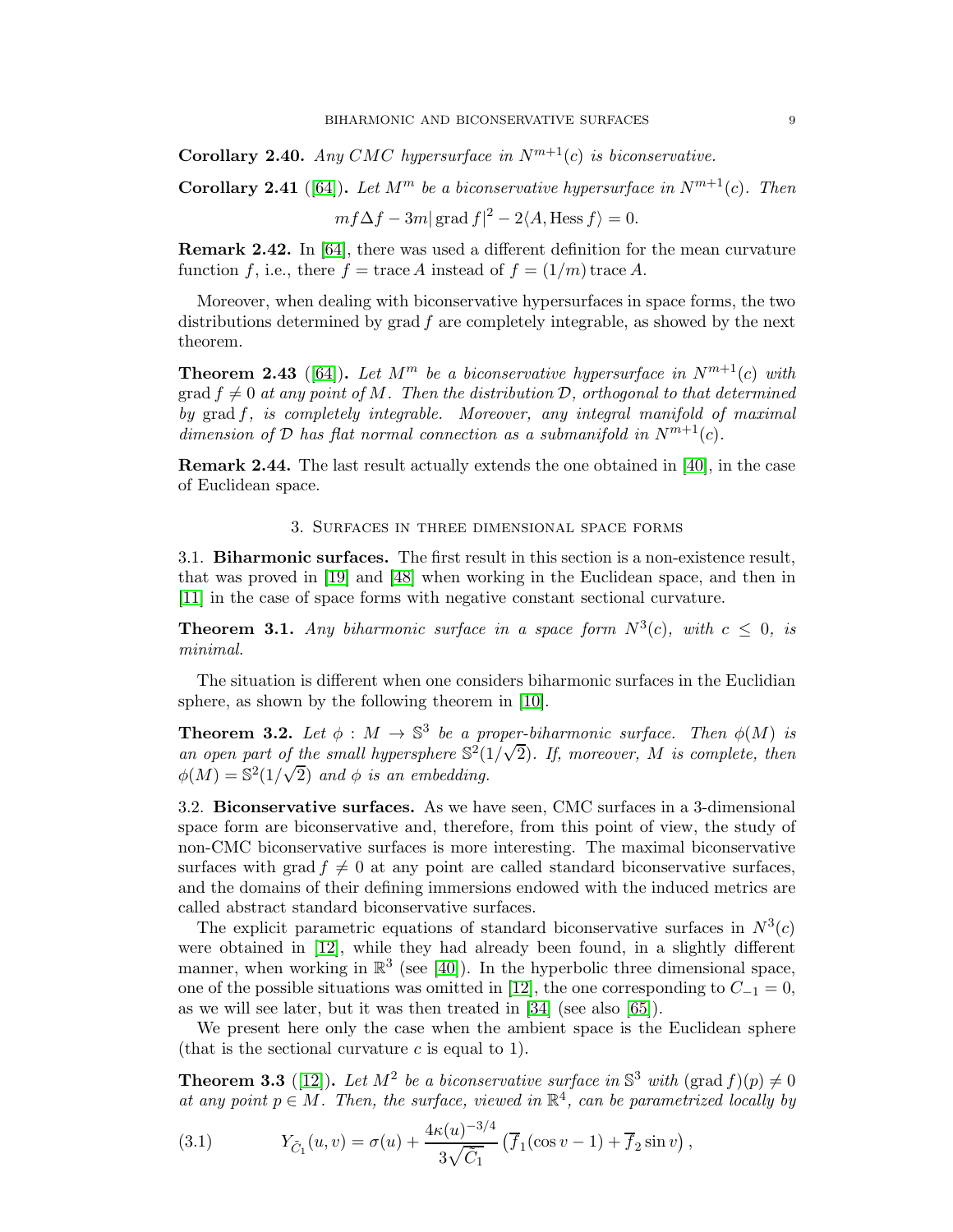where  $\tilde{C}_1 \in (64/(3^{5/4}), \infty)$  is a positive constant;  $\overline{f}_1, \overline{f}_2 \in \mathbb{R}^4$  are two constant orthonormal vectors;  $\sigma(u)$  is a curve parametrized by arc-length that satisfies

(3.2) 
$$
\langle \sigma(u), \overline{f}_1 \rangle = \frac{4\kappa(u)^{-3/4}}{3\sqrt{\tilde{C}_1}}, \qquad \langle \sigma(u), \overline{f}_2 \rangle = 0,
$$

and, as a curve in  $\mathbb{S}^2$ , its curvature  $\kappa = \kappa(u)$  is a positive non-constant solution of the following ODE

<span id="page-9-0"></span>(3.3) 
$$
\kappa'' \kappa = \frac{7}{4} (\kappa')^2 + \frac{4}{3} \kappa^2 - 4 \kappa^4
$$

such that

(3.4) 
$$
(\kappa')^2 = -\frac{16}{9}\kappa^2 - 16\kappa^4 + \tilde{C}_1\kappa^{7/2}.
$$

**Remark 3.4.** The curve  $\sigma$  lies in the totally geodesic  $\mathbb{S}^2 = \mathbb{S}^3 \cap \Pi$ , where  $\Pi$  is the linear hyperspace of  $\mathbb{R}^4$  orthogonal to  $\overline{f}_2$ . The constant  $\tilde{C}_1$  determines uniquely the curvature  $\kappa$ , up to a translation and change of sign of u, and then  $\kappa$ ,  $\overline{f}_1$  and  $\overline{f}_2$  determine uniquely the curve  $\sigma$ . Thus, up to isometries of  $\mathbb{S}^3$ , we have a one parametric family of standard biconservative surfaces in  $\mathbb{S}^3$  indexed by  $\tilde{C}_1$ . Moreover,  $\sigma$  is a geodesic of M.

**Remark 3.5.** From [\(3.3\)](#page-9-0) it follows that  $\sigma$  is a critical point of the curvature energy functional  $\Theta(\gamma) = \int_{\gamma} \kappa^{1/4}$ , where  $\gamma$  is a curve in  $\mathbb{S}^2$  parametrized by arc-length, in the sense of classical elastic curves (see [\[61\]](#page-22-20)).

None of these standard biconservative surfaces in space forms  $N^3(c)$  is complete. Therefore, the next step was finding complete non-CMC biconservative surfaces with  $\operatorname{grad} f \neq 0$  on an open subset.

The  $c = 0$  case proved to be the simplest one and one was able to construct such surfaces by using both an extrinsic and an intrinsic approach. Thus, working extrinsically, i.e., with the explicit parametric equations, as a standard biconservative surface in  $\mathbb{R}^3$  is a rotational surface with the boundary (in its topogical closure) connected and given by one circle, one glued two profile curves thus obtaining a regular closed surface. In this case, the gluing was made along the shared boundary that becomes a geodesic on the resulting surface, where grad  $f = 0$ . In the intrinsic way, one first constructed an abstract simply connected complete surface and then the respective non-CMC biconservative immersion. We note that to obtain the abstract surface, one used isothermal coordinates and, again, a gluing process of two abstract standard biconservative surfaces. We note that this surface cannot be factorized to a (non-flat) torus.

**Theorem 3.6** ([\[62\]](#page-22-21),[\[64\]](#page-22-17)). Let  $(\mathbb{R}^2, g_{C_0} = C_0 (\cosh u)^6 (du^2 + dv^2))$  be a surface, where  $C_0 \in \mathbb{R}$  is a positive constant. Then we have:

- (i) the metric on  $\mathbb{R}^2$  is complete;
- (ii) the Gaussian curvature is given by

$$
K_{C_0}(u,v) = K_{C_0}(u) = -\frac{3}{C_0 (\cosh u)^8} < 0, \quad K'_{C_0}(u) = \frac{24 \sinh u}{C_0 (\cosh u)^9},
$$

and therefore grad  $K_{C_0} \neq 0$  at any point of  $\mathbb{R}^2 \setminus Ov$ ; (iii) the immersion  $\phi_{C_0} : (\mathbb{R}^2, g_{C_0}) \to \mathbb{R}^3$  given by

$$
\phi_{C_0}(u,v) = (\sigma^1_{C_0}(u)\cos(3v), \sigma^1_{C_0}(u)\sin(3v), \sigma^2_{C_0}(u))
$$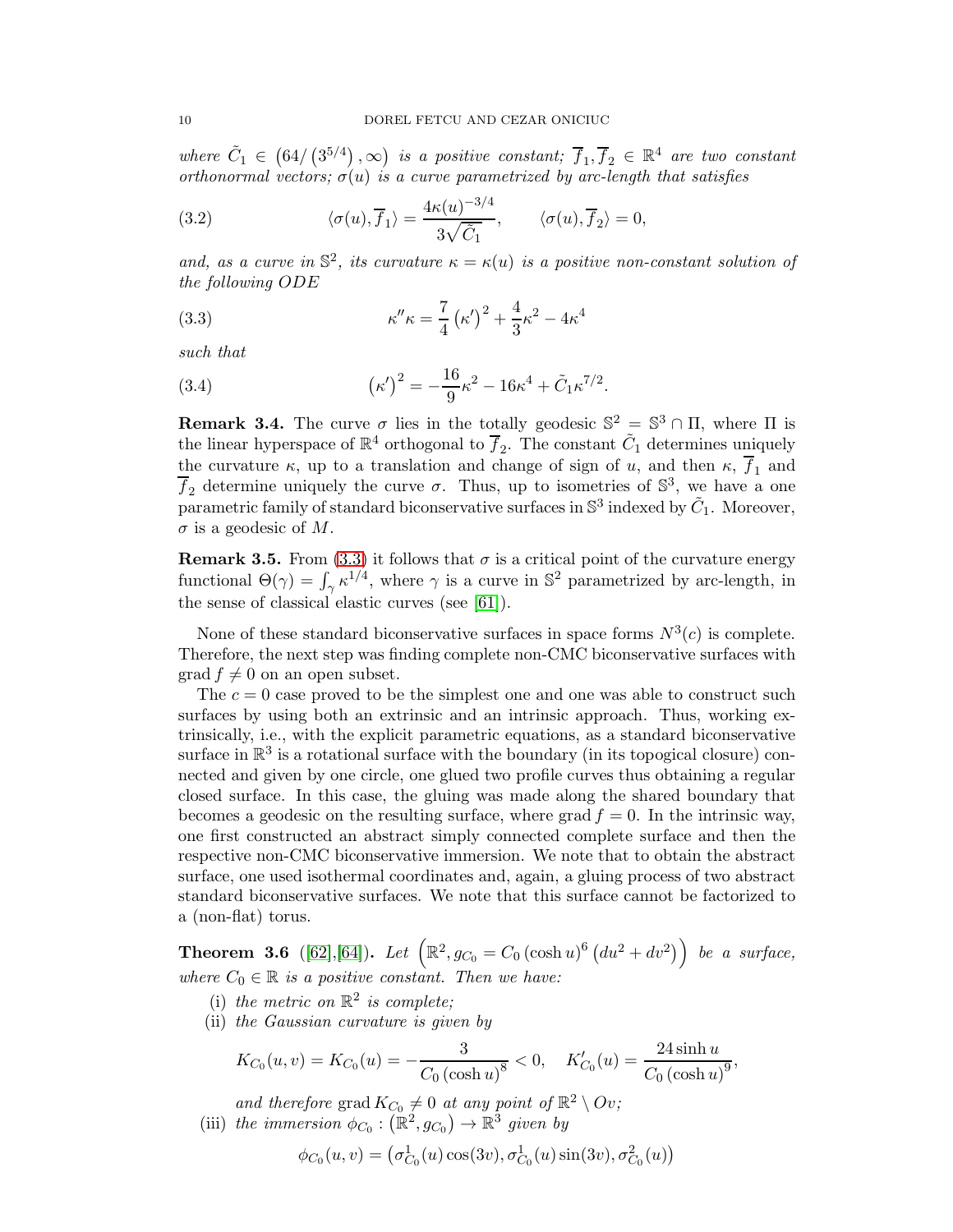is biconservative in  $\mathbb{R}^3$ , where

$$
\sigma_{C_0}^1(u) = \frac{\sqrt{C_0}}{3} (\cosh u)^3, \quad \sigma_{C_0}^2(u) = \frac{\sqrt{C_0}}{2} \left( \frac{1}{2} \sinh(2u) + u \right), \qquad u \in \mathbb{R}.
$$

To intrinsically approach the  $c \neq 0$  cases, as well as in the  $c = 0$  case actually, one needs to use the following intrinsic properties of the standard biconservative surfaces.

**Theorem 3.7** ([\[12\]](#page-20-7)). Let  $\phi : M^2 \to N^3(c)$  be a biconservative surface with grad  $f \neq$ 0 at any point of  $M$ . Then the Gaussian curvature  $K$  satisfies

(i)

$$
K = \det A + c = -3f^2 + c;
$$

(ii)  $c - K > 0$ , grad  $K \neq 0$  at any point of M, and the level curves of K are circles in M with constant curvature

$$
\kappa = \frac{3|\operatorname{grad} K|}{8(c-K)};
$$

(iii)

$$
(c - K)\Delta K - |\operatorname{grad} K|^2 - \frac{8}{3}K(c - K)^2 = 0.
$$

**Remark 3.8.** If  $M^2$  is a biconservative surface in  $N^3(c)$  with grad  $f \neq 0$  at any point, then it is a linear Weingarten surface. Indeed, from  $A(\text{grad } f) = -f \text{ grad } f$ , we have  $3\lambda_1 + \lambda_2 = 0$ , where  $\lambda_1$  and  $\lambda_2$  are the principal curvatures of  $M^2$ .

Now, we present a uniqueness result for biconservative surfaces with nowhere vanishing grad  $f$ .

**Theorem 3.9** ([\[28\]](#page-21-17)). Let  $(M^2, g)$  be an abstract surface and  $c \in \mathbb{R}$  an arbitrarily fixed constant. If M admits two biconservative immersions in  $N^3(c)$  such that the gradients of their mean curvature functions are different from zero at any point of M, then the two immersions differ by an isometry of  $N^3(c)$ .

Even if the notion of a biconservative submanifold belongs, obviously, to extrinsic geometry, in the particular case of biconservative surfaces in  $N^3(c)$  one can give an intrinsic characterization of such surfaces.

<span id="page-10-0"></span>**Theorem 3.10** ([\[28\]](#page-21-17)). Let  $(M^2, g)$  be an abstract surface. Then M can be locally isometrically embedded in a space form  $N^3(c)$  as a biconservative surface with the gradient of the mean curvature different from zero everywhere if and only if the Gaussian curvature K satisfies  $c - K(p) > 0$ , (grad  $K(p) \neq 0$ , for any  $p \in M$ , and its level curves are circles in M with constant curvature

$$
\kappa = \frac{3|\operatorname{grad} K|}{8(c-K)}.
$$

Even more, one can prove that any biconservative immersion from  $(M^2, g)$  in  $N^3(c)$  must satisfy grad  $f \neq 0$ , and so one obtains the next result.

<span id="page-10-1"></span>**Theorem 3.11** ([\[64\]](#page-22-17)). Let  $(M^2, g)$  be an abstract surface and  $c \in \mathbb{R}$  an arbitrarily given constant. Assume that  $c - K > 0$  and grad  $K \neq 0$  at any point of M, and the level curves of K are circles in M with constant curvature

$$
\kappa = \frac{3|\operatorname{grad} K|}{8(c-K)}.
$$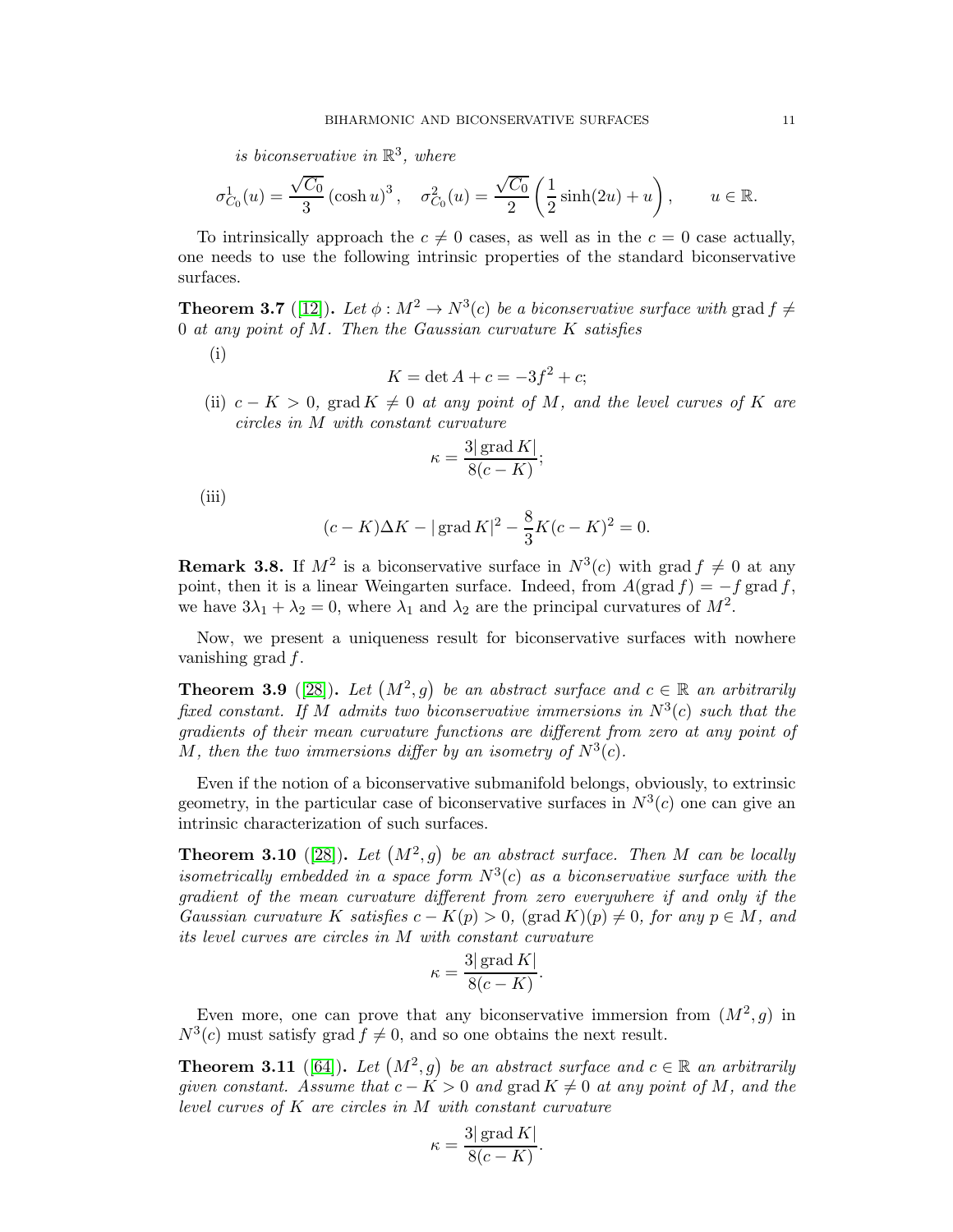Then, locally, there exists a unique biconservative embedding  $\phi : (M^2, g) \to N^3(c)$ . Moreover, the mean curvature function is positive and its gradient is different from zero at any point of M.

**Remark 3.12.** For a given C, there exists a one parametric family of abstract standard biconservative surfaces indexed by  $C$ , and their metrics can be written in a very explicit way.

In the case when the ambient space is the Euclidian sphere, the extrinsic approach proved to be quite difficult, as it implies the gluing of a large number (infinite, in general) of standard biconservative surfaces. When working intrinsically, one first used a gluing procedure, to obtain a closed rotational surface in  $\mathbb{R}^3$  (and so complete), with a periodic profile curve, and then, from that surface (or its universal cover  $(\mathbb{R}^2, g_{C_1})$ , that can be factorized to a non-flat torus), one constructed the desired non-CMC biconservative immersion (see [\[62,](#page-22-21) Theorem 4.18]).

The hyperbolic case  $(c = -1)$  is rather similar to the  $c = 0$  one. In an extrinsic approach one has to glue two standard biconservative surfaces to obtain complete biconservative surfaces which are not CMC (see [\[65\]](#page-22-19)). In the intrinsic manner, in [\[65\]](#page-22-19) one proposes a new method that can be easily adapted to the other two cases, when  $c = 0$  or  $c = 1$ . The main idea is to rewrite the metric on an abstract standard biconservative surface as

$$
g(u, v) = h2(u)dv2 + du2
$$
,  $u > 0$ ,  $v \in \mathbb{R}$ ,

where  $h(u) > 0$  and  $\lim_{u \to 0} h(u) \in \mathbb{R}^*$ . Then one glues two such abstract standard biconservative surfaces along the axis  $(Ov)$  to obtain an abstract simply connected complete surface  $(\mathbb{R}^2, g_{C-1})$  that cannot be factorized to a torus. To prove the existence of the non-CMC biconservative immersion from this surface in  $\mathbb{H}^3$ , one constructs a suitable shape operator and then uses the Fundamental Theorem of Surfaces in space forms. The difficult part of this construction is the fact that grad  $K$ vanishes along the axis  $(Ov)$  and, therefore, one cannot directly apply Theorem [3.10.](#page-10-0)

We note that all abstract simply connected complete surfaces  $(\mathbb{R}^2, g_{C-1}), (\mathbb{R}^2, g_{C_0})$ and  $(\mathbb{R}^2, g_{C_1})$  are globally conformally equivalent to  $\mathbb{R}^2$ .

With all these results in mind, two interesting issues can be raised.

**Problem 1.** Let  $\phi: M^2 \to N^3(c)$  be a simply connected complete biconservative surface which is not CMC. Then, up to an isometry of the domain or the codomain, M and  $\phi$  are those given in [\[62\]](#page-22-21), when  $c = 0$  or  $c = 1$ , and in [\[65\]](#page-22-19), when  $c = -1$ .

**Problem 2.** Any compact biconservative surface in  $N^3(c)$  is CMC.

Very recently, Problem 1, was positively answered in [\[66\]](#page-22-22), and one the most important steps of the proof consisted in proving that (for the  $c = -1$  case) from a given abstract surface  $(\mathbb{R}^2, g_{c-1})$  there exists a unique biconservative immersion in H<sup>3</sup> . Moreover, it is not CMC. The proof of this step relies, among others, on Theorem [3.11,](#page-10-1) but here grad K vanishes along  $(Ov)$ . This intermediary result in the proof of Problem 1 also holds when  $c = 0$  or  $c = 1$ .

Now, Problem 2 can be easily solved for  $c = 0$  or  $c = -1$ . More precisely, one considers the universal cover  $\pi$ :  $\tilde{M}^2 \to M^2$  of a compact non-CMC biconservative surface  $M^2$  and thus one obtains a surface  $\tilde{\phi}: \tilde{M}^2 \to \mathbb{R}^3$  or  $\tilde{\phi}: \tilde{M}^2 \to \mathbb{H}^3$ , which is simply connected, complete, non-CMC and biconservative. But then, the immersion  $\phi$  would have to be one of those given in [\[62\]](#page-22-21) and [\[65\]](#page-22-19), and, in particular,  $\tilde{M}^2 = (\mathbb{R}^2, g_{C-1})$  or  $\tilde{M}^2 = (\mathbb{R}^2, g_{C_0})$ , for some constants  $C_{-1}$  and  $C_0$ . But this is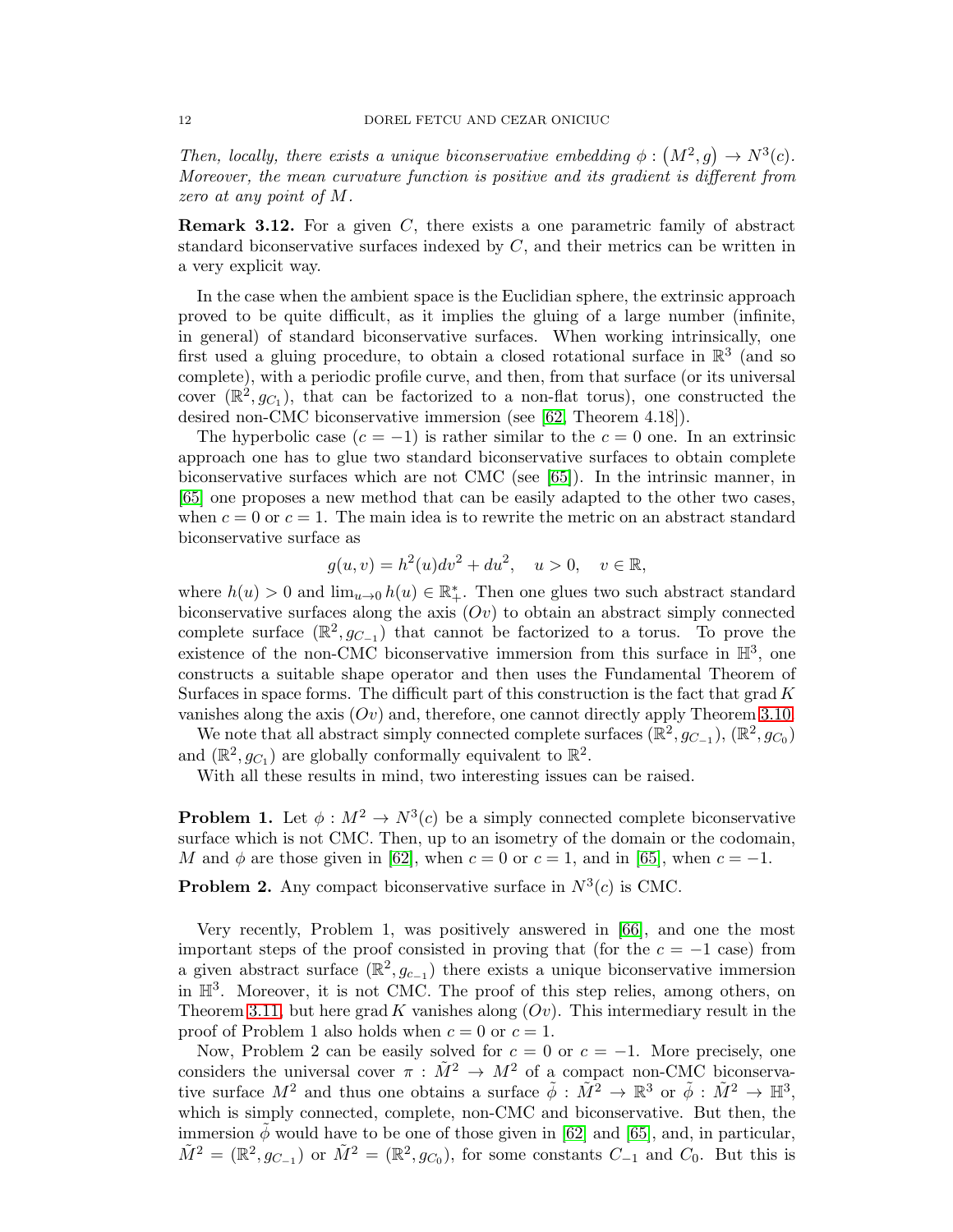a contradiction as  $\tilde{M}^2 = (\mathbb{R}^2, g_{C-1})$  or  $\tilde{M}^2 = (\mathbb{R}^2, g_{C_0})$  can be factorized only to a cylinder (which is not compact). The case  $c = 1$  in Problem 2 cannot be solved as easily as the other two cases, even if the abstract surface  $(\mathbb{R}^2, g_{C_1})$  does factorize to a non-flat torus, and the author could not prove whether (some of) the immersions in [\[62\]](#page-22-21) are double-periodic or not.

In fact, Problem 2 was completely solved in [\[61\]](#page-22-20). Without addressing Problem 1, the authors prove that while in  $N^3(c)$ , with  $c = -1$  or  $c = 0$ , all compact biconservative surfaces are CMC, in the case  $c = 1$ , there exists an entire family of compact non-CMC biconservative surfaces. In other words, among the immersions given [\[62\]](#page-22-21) in the case of the sphere, there exists a family of double-periodic ones. To prove the existence of this family of surfaces in  $\mathbb{S}^3$ , the authors used the known fact that the standard biconservative surface in the sphere is rotational and that the curvature of its profile curve, that lies in a sphere  $\mathbb{S}^2$  totally geodesic in  $\mathbb{S}^3$ , satisfies a certain equation (see Theorem [3.3\)](#page-8-0). They proved, using among other results the Poincare-Bendixon Theorem, that the maximally defined solutions of this equation are defined on the entire real axis  $\mathbb R$  and are periodic. Now, having these periodic curvature functions and using closure conditions from the theory of elastic curves (see  $[2]$ ), the authors showed that there exist periodic profile curves in  $\mathbb{S}^2$  having as curvatures some of these periodic curvature functions. Obviously, the corresponding surface to a periodic profile curve is compact, biconservative and non-CMC.

## 4. Hypersurfaces in space forms

4.1. Biharmonic hypersurfaces. All results obtained until now for biharmonic hypersurfaces in spheres are partial positive answers to the following two conjectures, which have been proposed in [\[3\]](#page-20-3).

<span id="page-12-1"></span>**Conjecture 1.** Any proper biharmonic hypersurface in  $\mathbb{S}^{m+1}$  is either an open part  $\log \frac{\text{S}_{m}}{1/\sqrt{2}}$ , or an open part of  $\mathbb{S}_{m1}(1/\sqrt{2}) \times \mathbb{S}_{m2}(1/\sqrt{2})$ , where  $m_1 + m_2 = m$  and  $m_1 \neq m_2$ .

<span id="page-12-0"></span>**Conjecture 2.** Any proper biharmonic submanifold in  $\mathbb{S}^{m+1}$  is CMC.

Obviously, Conjecture [2](#page-12-0) (for hypersurfaces) is weaker than Conjecture [1,](#page-12-1) but to directly prove the first conjecture seems to be quite a complicated task. Until now, a proof for the second conjecture, which may be viewed as a step in the proof of Conjecture [1,](#page-12-1) has not been obtain for any dimension  $m$  and without additional hypotheses. Moreover, even with Conjecture [2](#page-12-0) proved, the proof of Conjecture [1](#page-12-1) will be a real challenge, even in the compact case.

It is worth mentioning that if  $M$  is a CMC hypersurface, then it is proper biharmonic if and only if  $|A|^2 = m$  and  $f \neq 0$ . Therefore, to study CMC proper biharmonic hypersurfaces and give a positive answer to the first conjecture is to study non-minimal CMC hypersurfaces with  $|A|^2 = m$  and prove that they can only be open parts of  $\mathbb{S}^m(1/\sqrt{2})$ , or  $\mathbb{S}^{m_1}(1/\sqrt{2}) \times \mathbb{S}^{m_2}(1/\sqrt{2})$ , where  $m_1 + m_2 = m$  and  $m_1 \neq m_2$ . This challenging problem can be viewed as a generalization, from the minimal to the CMC case, of the classical result of S. S. Chern, M. do Carmo, and S. Kobayashi, that says that any minimal hypersurface with  $|A|^2 = m$  is an open part of  $\mathbb{S}^{m_1}(r_1) \times \mathbb{S}^{m_2}(r_2)$ , where  $m_1 + m_2 = m$ ,  $r_1^2 + r_2^2 = 1$ , and  $r_1 = \sqrt{m_1/m}$  (see  $[24]$ ).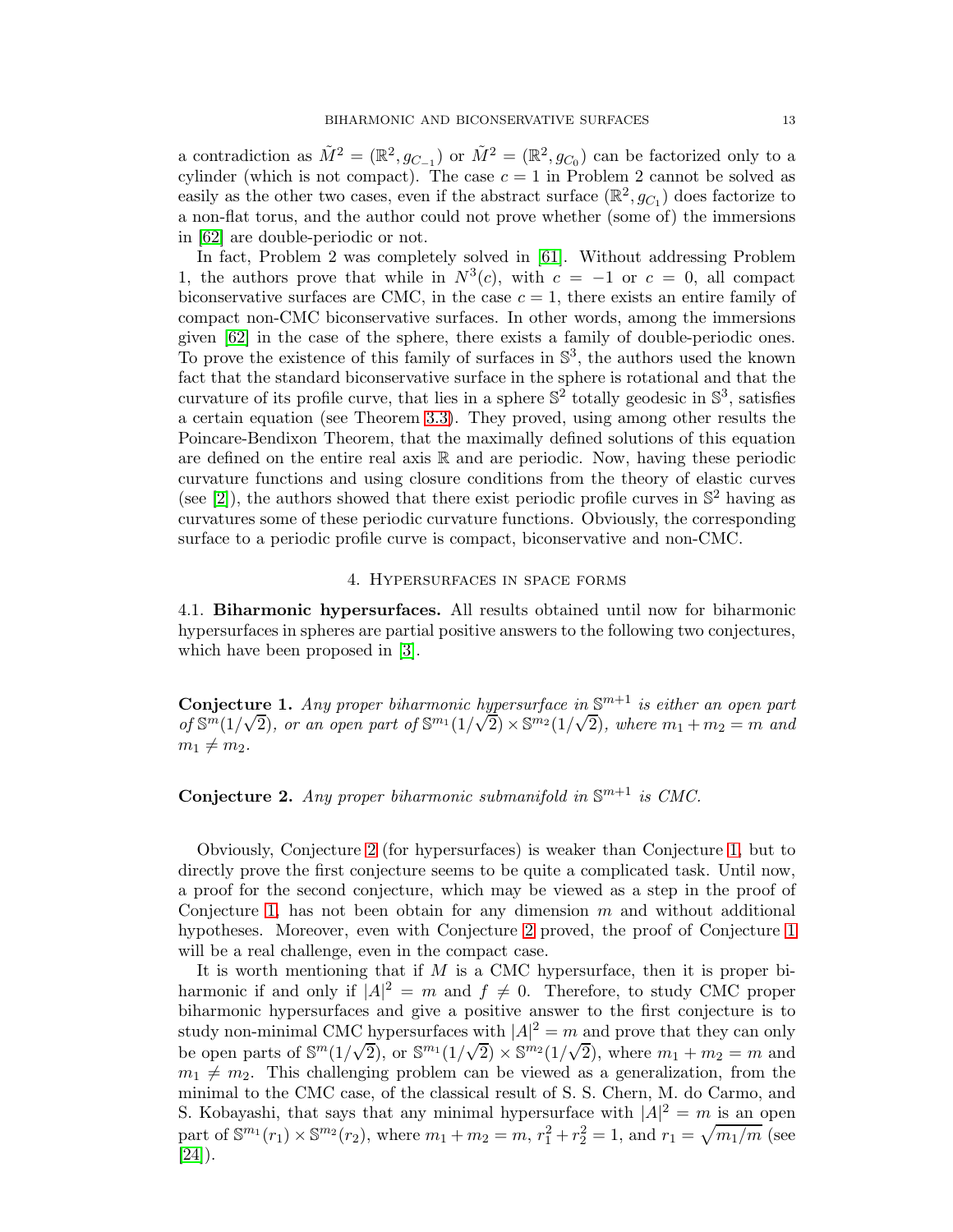We will present, in a quite non-exhaustive way, the most important results to date on biharmonic hypersurfaces in spheres. As presentations of this type of results can be also found in [\[71\]](#page-22-23) and in [\[73\]](#page-22-24), in general, we will focus on the most recent of them.

Conjecture [1](#page-12-1) was proved only in the case of surfaces in [\[10\]](#page-20-6). Conjecture [2](#page-12-0) was proved for  $m = 3$  in [\[4\]](#page-20-9). Very recently, in [\[39\]](#page-21-19), Conjecture [2](#page-12-0) was also proved for  $m = 4$ . The proof of this last result is a long and skilful one and relies on a detailed analysis of the Gauss and Codazzi equations that allow the biharmonic hypothesis. This result actually extends to a non-flat 5-dimensional space form the one obtained by Y. Fu, M.-C. Hong, and X. Zhan in [\[36\]](#page-21-20), which shows that any biharmonic hypersurface in  $\mathbb{R}^5$  is CMC and, therefore, minimal.

With geometric or analytical additional hypotheses, the two conjectures have received positive answers in several situations. The geometric hypotheses concern the number of distinct principal curvatures of the hypersurface, or ask the scalar curvature to be constant, or the squared length of the second fundamental form to be bounded by  $m$ , etc.

Before listing some of these results, we recall that a CMC proper biharmonic submanifold satisfies  $|H| \in (0,1]$ . In the case of CMC hypersurfaces, like in the more general case of PMC submanifolds, there is a gap in the admissible range of  $|H|$ .

**Theorem 4.1** ([\[7\]](#page-20-5)). Let  $\phi : M^m \to \mathbb{S}^{m+1}$  be a CMC proper biharmonic hypersurface with  $m > 2$ . Then  $|H| \in (0, (m-2)/m] \cup \{1\}$ . Moreover,  $|H| = 1$  if and only if  $\phi(M)$  is an open subset of the small hypersphere  $\mathbb{S}^m(1/\sqrt{2})$ , and  $|H| = (m-2)/m$  if and only if  $\phi(M)$  is an open subset of the standard product  $\mathbb{S}^{m-1}(1/\sqrt{2}) \times \mathbb{S}^1(1/\sqrt{2})$ .

Among the results answering positively to the two conjectures, when adding the hypothesis on the number of distinct principal curvatures, we mention the following theorem.

<span id="page-13-2"></span>**Theorem 4.2** ([\[3\]](#page-20-3)). Let  $\phi : M^m \to \mathbb{S}^{m+1}$  be a proper biharmonic hypersurface with at most two distinct principal curvatures everywhere. Then  $\phi(M)$  is either an open part of  $\mathbb{S}^m(1/\sqrt{2})$ , or an open part of  $\mathbb{S}^{m_1}(1/\sqrt{2}) \times \mathbb{S}^{m_2}(1/\sqrt{2})$ ,  $m_1 + m_2 = m$ ,  $m_1 \neq m_2$ . Moreover, if M is complete, then either  $\phi(M) = \mathbb{S}^m(1/\sqrt{2})$  and  $\phi$  is an embedding, or  $\phi(M) = \mathbb{S}^{m_1}(1/\sqrt{2}) \times \mathbb{S}^{m_2}(1\sqrt{2})$ ,  $m_1 + m_2 = m$ ,  $m_1 \neq m_2$ , and  $\phi$  is an embedding when  $m_1 \geq 2$  and  $m_2 \geq 2$ .

As a direct consequence of the above result, for  $m = 2$  we reobtain the proof of Conjecture [1](#page-12-1) in [\[10\]](#page-20-6).

The link between biharmonic hypersurfaces and the isoparametric ones was established by T. Ichiyama, J. I. Inoguchi, and H. Urakawa in 2009 and 2010 (see [\[42\]](#page-21-21), [\[43\]](#page-21-22)).

<span id="page-13-1"></span>**Theorem 4.3** ([\[42\]](#page-21-21), [\[43\]](#page-21-22)). Let  $\phi: M^m \to \mathbb{S}^{m+1}$  be an isoparametric proper biharmonic hypersurface. Then  $\phi(M)$  is either an open part of  $\mathbb{S}^m(1/\sqrt{2})$ , or an open part of  $\mathbb{S}^{m_1}(1/\sqrt{2}) \times \mathbb{S}^{m_2}(1/\sqrt{2})$ ,  $m_1 + m_2 = m$ ,  $m_1 \neq m_2$ .

The proof relies on the expression of principal curvatures for an isoparametric hypersurface which was then used to solve the equation  $|A|^2 = m$ .

In the case when the number of distinct principal curvatures is less than or equal to 3 we have two results. The first one holds for  $m = 3$ .

<span id="page-13-0"></span>**Theorem 4.4** ([\[4\]](#page-20-9)). Let  $\phi : M^3 \to \mathbb{S}^4$  be a proper biharmonic hypersurface. Then  $\phi$  is CMC.

The second result is a generalization of Theorem [4.4](#page-13-0) to higher dimensions.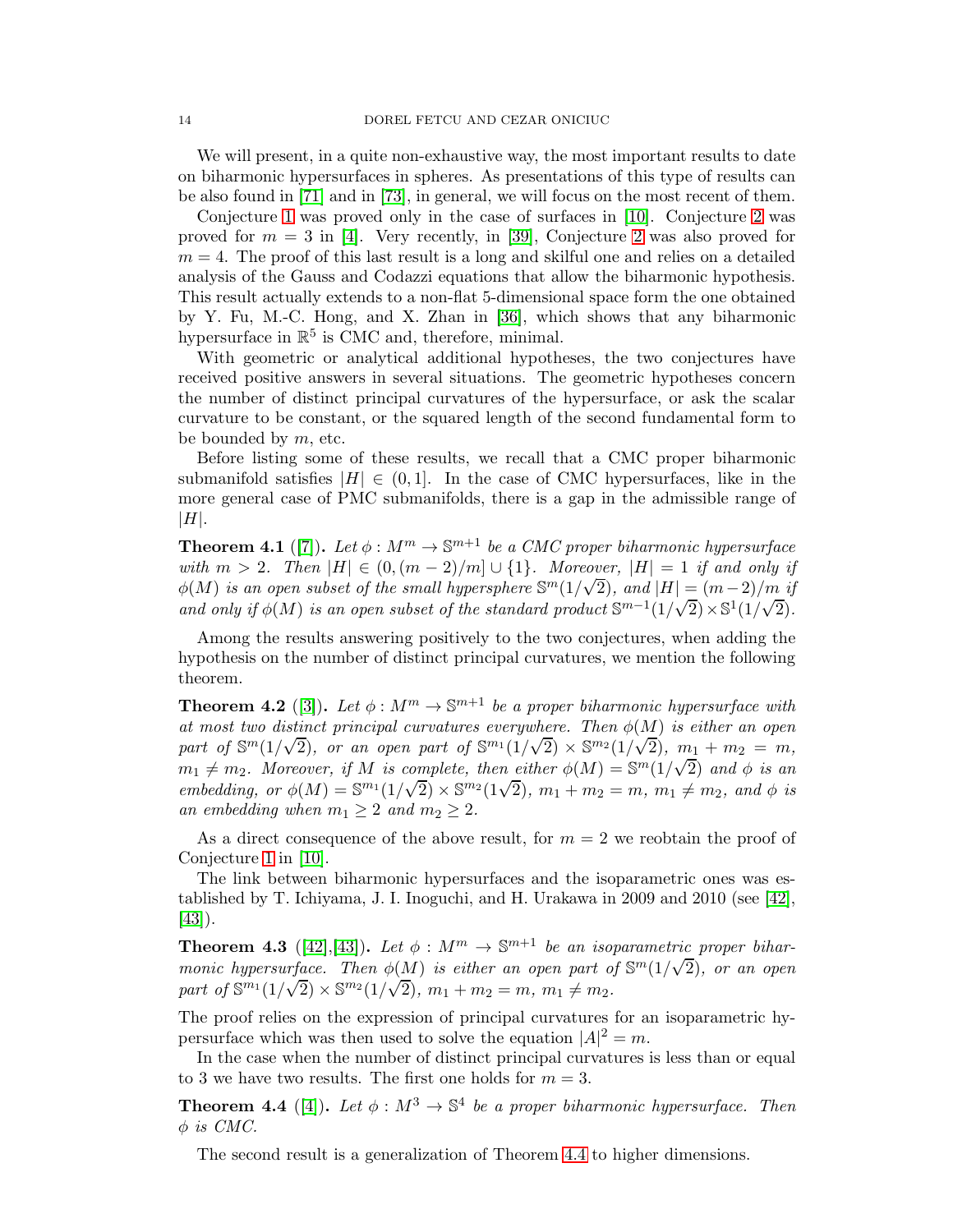<span id="page-14-1"></span>**Theorem 4.5** ([\[33\]](#page-21-23)). Let  $\phi : M^m \to \mathbb{S}^{m+1}$  be a proper biharmonic hypersurfaces and assume that it has at most three distinct principal curvatures at any point. Then M is CMC.

These two results lead to positive answers to Conjecture [1,](#page-12-1) with supplementary hypotheses. First, assuming that the hypersurface is also complete, Theorem [4.4](#page-13-0) implies Conjecture [1.](#page-12-1)

<span id="page-14-0"></span>**Theorem 4.6** ([\[4\]](#page-20-9)). Let  $\phi : M^3 \to \mathbb{S}^4$  be a complete proper biharmonic hypersurface. Then  $\phi(M) = \mathbb{S}^3(1/\sqrt{2})$  or  $\phi(M) = \mathbb{S}^2(1/\sqrt{2}) \times \mathbb{S}^1(1/\sqrt{2})$ .

Indeed, it is easy to verify that, in general, a CMC proper biharmonic hypersurface satisfies  $|A|^2 = m$  and has positive constant scalar curvature. Therefore, by apply-ing Theorem [4.4,](#page-13-0) one obtains that  $M^3$  is CMC and has constant scalar curvature. Furthermore, since  $M$  is complete, using a result of Q. M. Cheng and Q. R. Wan in [\[22\]](#page-21-24), one sees that M is isoparametric and then we conclude with Theorem [4.3.](#page-13-1)

Remark 4.7. Theorem [4.6](#page-14-0) was actually obtained in [\[4\]](#page-20-9) under the stronger assumption of compactness, because we used a result of S. Chang in [\[13\]](#page-20-10) that shows that any compact CMC hypersurface with constant scalar curvature in  $\mathbb{S}^4$  is isoparametric.

Then, using another of S. Chang's results (see [\[14\]](#page-20-11)), Theorem [4.5](#page-14-1) implies the next theorem.

<span id="page-14-2"></span>**Theorem 4.8** ([\[33\]](#page-21-23)). Let  $\phi : M^m \to \mathbb{S}^{m+1}$  be a compact biharmonic hypersurface and assume that it has three distinct curvatures everywhere. Then M is minimal.

Remark 4.9. Here we had to slightly modify the original statement of Theorem [4.8](#page-14-2) due to S. Chang's result, that is stated for hypersurfaces with three principal curvatures everywhere (and not for hypersurfaces with at most three principal curvatures everywhere).

Still following the study of proper biharmonic hypersurfaces according to the number of distinct principal curvatures, Y. Fu and M. C. Hong improved Theorem [4.5](#page-14-1) for a greater number of distinct principal curvatures (although considering an additional hypothesis on the scalar curvature). More precisely, using Gauss and Codazzi equations and performing some long computations, they proved the following theorem.

**Theorem 4.10** ([\[35\]](#page-21-25)). Let  $\phi : M^m \to \mathbb{S}^{m+1}$  be a proper biharmonic hypersurface with at most six distinct principal curvatures at any point. If M has constant scalar curvature, then M is CMC.

**Remark 4.11.** The above result holds in any space form  $N^{m+1}(c)$ , as it is actually given in its original form in [\[35\]](#page-21-25).

As we have seen the CMC hypothesis implies, for a proper biharmonic hypersurface  $M^m$ , that  $|A|^2 = m$  and its scalar curvature is a positive constant. When M is compact, either hypothesis  $|A|^2$  = constant, or the scalar curvature is a constant, implies that M is CMC.

The fact that  $|A|^2$  = constant implies that M is CMC, and therefore  $|A|^2 = m$ , is an immediate consequence of two results showing that if the function  $|A|^2 - m$  has constant sign, then M is CMC. More precisely, we have the following two results.

**Theorem 4.12** ([\[5\]](#page-20-12),[\[71\]](#page-22-23)). Let  $\phi : M^m \to \mathbb{S}^{m+1}$  be a compact proper biharmonic hypersurface. If  $|A|^2 \ge m$ , then  $\phi$  is CMC and  $|A|^2 = m$ .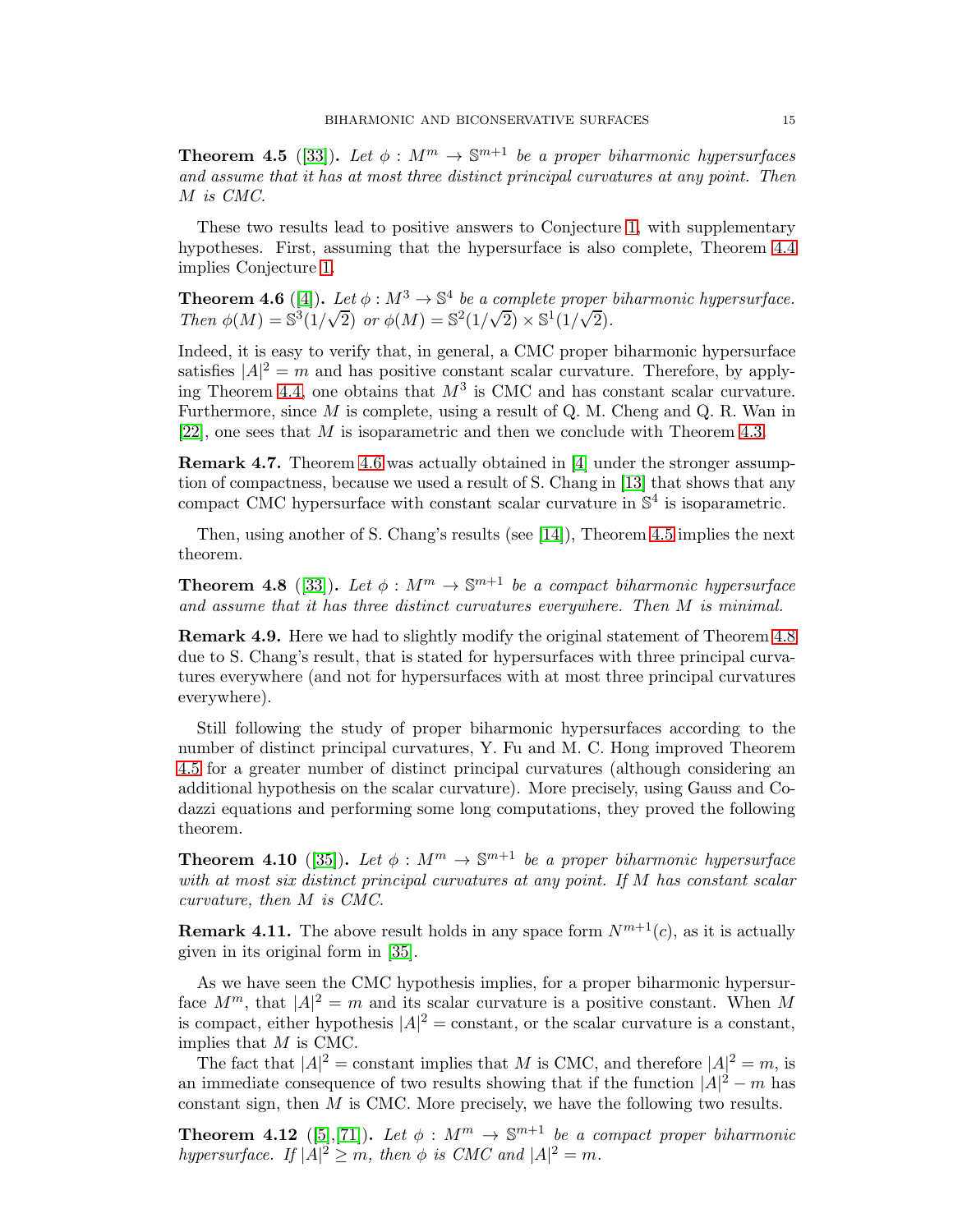<span id="page-15-0"></span>**Theorem 4.13** ([\[21\]](#page-21-7)). Let  $\phi : M^m \to \mathbb{S}^{m+1}$  be a compact proper biharmonic hypersurface. If  $|A|^2 \leq m$ , then  $\phi$  is CMC and  $|A|^2 = m$ .

The first of the two results follows easily by integrating  $\Delta f^2$ , which was computed by using the normal part of the biharmonic equation. The second result, on the other side, given by J. H. Chen, is more difficult to prove and requires tensor analysis (among others, a Bochner type formula for  $\Delta |\text{ grad } f|^2$ , the expressions of  $\Delta f^2$  and  $\Delta f^4$  for biharmonic hypersurfaces, and a certain inequality involving  $|A|^2$  and  $f^2$ ). Moreover, in [\[5\]](#page-20-12) and [\[71\]](#page-22-23), it was given a proof which is slightly different from the original one, based on the unique continuation property of biharmonic maps.

We mention here that if  $|A|^2$  = constant and  $M^m$  is complete and non-compact, then  $M^m$  is CMC, under some additional hypotheses involving the Ricci curvature (see [\[5\]](#page-20-12), [\[71\]](#page-22-23)).

The fact that constant scalar curvature implies that  $M$  is CMC has recently been proved by S. Maeta and Y. L. Ou (see [\[54\]](#page-22-25)).

**Theorem 4.14** ([\[54\]](#page-22-25)). A compact hypersurface  $\phi : M^m \to \mathbb{S}^{m+1}$  with constant scalar curvature is biharmonic if and only if it is minimal, or it has non-zero constant mean curvature and  $|A|^2 = m$ .

The proof relies, among others, on the same Bochner formula for  $\Delta |\text{grad } f|^2$ , i.e.,

$$
\frac{1}{2}\Delta |\operatorname{grad} f|^2 = \langle \operatorname{grad} \Delta f, \operatorname{grad} f \rangle - \operatorname{Ricci}(\operatorname{grad} f, \operatorname{grad} f) - |\nabla \operatorname{grad} f|^2,
$$

and on the general classical inequality

$$
|\nabla \operatorname{grad} f|^2 \ge \frac{1}{m} (\Delta f)^2.
$$

In conclusion, we can state the following result.

**Theorem 4.15.** Let  $\phi : M^m \to \mathbb{S}^{m+1}$  be a compact proper biharmonic hypersurface. Then any of the following hypotheses implies the other two:

- $(i)$  *M* is *CMC*;
- (ii)  $|A|^2$  is a constant;
- (iii) the scalar curvature s is a constant.

Using the celebrated theorem on CMC hypersurfaces in space forms obtained by K. Nomizu and B. Smyth in [\[67\]](#page-22-26), the next corollary follows immediately.

**Corollary 4.16.** Let  $\phi : M^m \to \mathbb{S}^{m+1}$  be a compact proper biharmonic hypersurface with constant scalar curvature and Riem<sup>M</sup>  $\geq 0$ , then  $\phi(M) = \mathbb{S}^m(1/\sqrt{2})$ , or  $\phi(M) =$  $\mathbb{S}^{m_1}(1/\sqrt{2}) \times \mathbb{S}^{m_2}(1/\sqrt{2})$ , where  $m_1 + m_2 = m$  and  $m_1 \neq m_2$ .

**Remark 4.17.** With the assumption that  $M<sup>m</sup>$  is CMC instead of constant scalar curvature, the above corollary holds locally (see [\[5\]](#page-20-12), [\[71\]](#page-22-23)).

Another partial answer to Conjecture [2,](#page-12-0) this time with additional hypothesis of an analytical type, was given in [\[9\]](#page-20-13), where one proved that a proper biharmonic hypersurface in  $\mathbb{S}^{m+1}$  satisfying a certain inequality has the following unique continuation property.

**Theorem 4.18** ([\[9\]](#page-20-13)). Let  $\phi : M^m \to \mathbb{S}^{m+1}$  be a proper biharmonic hypersurface. Assume that there exists a non-negative function h on M such that  $|\text{grad }|A|^2 \leq$ h| grad f| on M. If grad f vanishes on a non-empty open connected subset of  $M$ , then grad  $f = 0$  on M, i.e., M has constant mean curvature.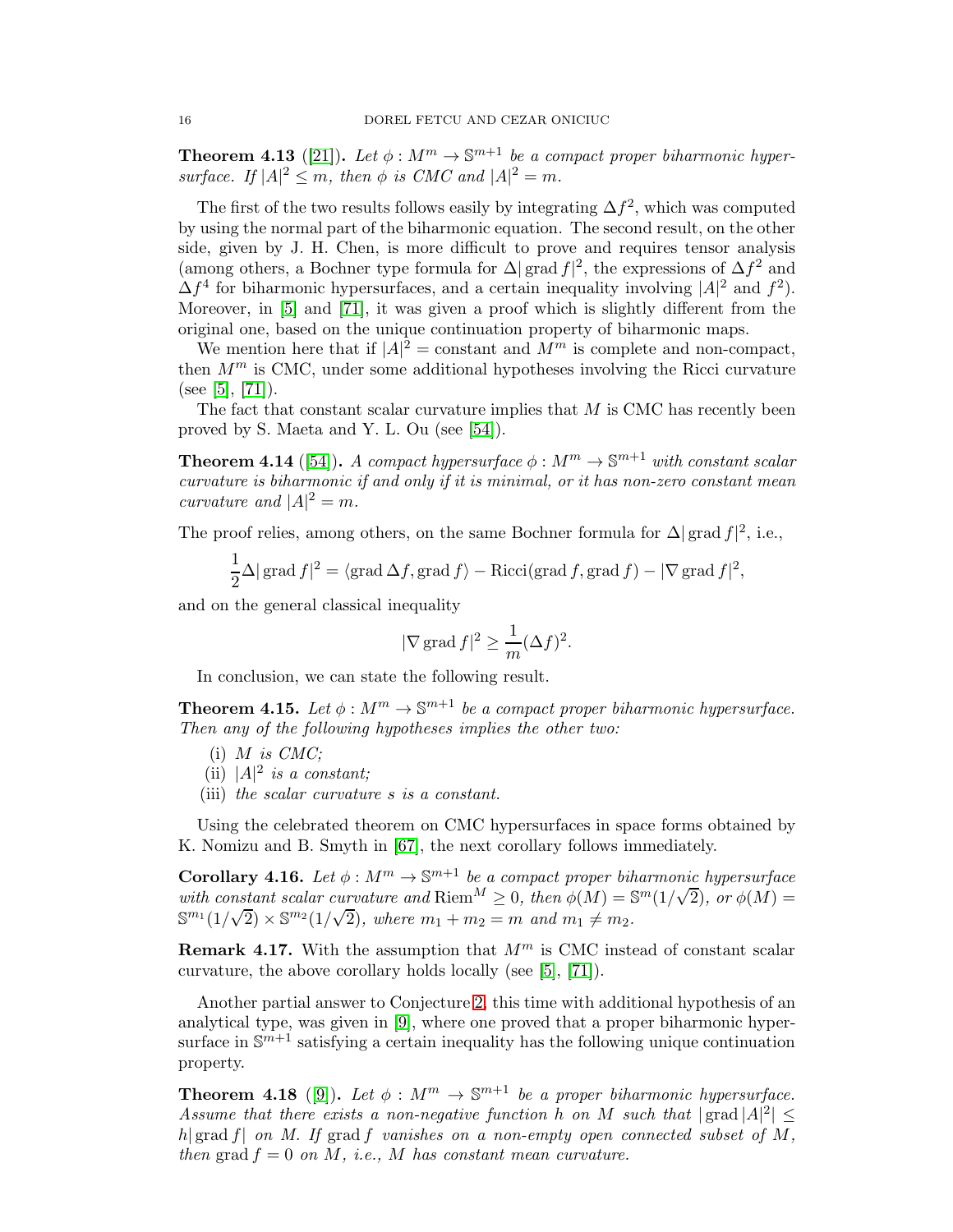The proof relies again on Aronszajn's result (see [\[1\]](#page-20-2)), but here the reduction of the order is not necessary anymore. The main idea is to think grad  $f$  as a vector field tangent to  $\mathbb{R}^{m+2}$  along M and identify it with an  $\mathbb{R}^{m+2}$ -valued function u. This function satisfies the equation  $Lu = f \text{ grad }|A|^2$ , where L is a second order linear elliptic operator. Then, the result follows using the hypothesis and the Aronszanjn's result.

The inequality in the theorem is verified when one imposes natural geometric conditions on  $|A|^2$  or the scalar curvature of M.

**Corollary 4.19** ([\[9\]](#page-20-13)). Let  $\phi : M^m \to \mathbb{S}^{m+1}$  be a proper biharmonic hypersurface such that  $|A|^2$  is constant or M has constant scalar curvature. Then, either M has constant mean curvature, or the set of points where grad  $f \neq 0$  is an open dense subset of M.

The above corollary is a local version of the results obtained by J. H. Chen, and S. Maeta and Y.-L. Ou, respectively, with the additional hypothesis that  $f$  is constant on some open set.

Still with additional hypotheses of an analytic nature (for example, using new Liouville type theorems for superharmonic functions on complete non-compact manifolds, and asking that a certain function on M built by using f to be of class  $L^p$ , or asking that  $f^{-1} \in L^p(M)$ , for some  $p \in (0, \infty)$ , the second conjecture was proved right by S. Maeta in [\[53\]](#page-22-27) and Y. Luo and S. Maeta in [\[52\]](#page-22-28).

Another interesting result to prove Conjecture [1](#page-12-1) was obtained by M. Vieira in [\[81\]](#page-23-2) by using classical techniques from Riemannian geometry.

<span id="page-16-1"></span>**Theorem 4.20** ([\[81\]](#page-23-2)). Let  $M^m$  be a compact proper biharmonic hypersurface in a closed hemisphere  $\mathbb{S}^{m+1}$ . If  $1-|H|^2$  does not change sign, then  $M^m$  is the small hypersphere  $\mathbb{S}^m(1/\sqrt{2})$ .

The proof of this theorem relies on a general formula that gives the expression of the bilaplacian of a function  $f$  on  $M$ , when  $f$  is the restriction of some function  $\bar{f}$  defined on the ambient manifold  $N^{m+1}$ . This formula is given in terms of the covariant derivatives of f with respect to  $N$ , and the second fundamental form of  $M$ in  $N$ . A very interesting fact about this formula is the involvement of the tangent and normal parts of the bitension field. Therefore, when  $M$  is biharmonic the equation is simpler and can be used in the study of such hypersurfaces. Furthermore, one can consider a given non-zero vector  $v \in \mathbb{R}^{m+2}$  which determines the hemisphere containing M in Theorem [4.20,](#page-16-1) and the function  $\bar{f}$  on  $\mathbb{S}^{m+1}$  that associates to each point the inner product between its position vector and  $v$ . Taking into account the properties of this particular function, the bilaplacian of its restriction to M simplifies even more. Finally, integrating over M, one concludes.

We end this subsection with yet another two positive partial answers to Conjecture [1.](#page-12-1)

<span id="page-16-0"></span>**Theorem 4.21** ([\[21\]](#page-21-7)). Let  $\phi : M^m \to \mathbb{S}^{m+1}$  be a compact proper biharmonic hypersurface. If  $M^m$  has non-negative sectional curvature and  $m \leq 10$ , then  $\phi$  is CMC and  $\phi(M)$  is either  $\mathbb{S}^m(1/\sqrt{2})$ , or  $\mathbb{S}^{m_1}(1/\sqrt{2}) \times \mathbb{S}^{m_2}(1/\sqrt{2})$ ,  $m_1 + m_2 = m$ ,  $m_1 \neq m_2$ .

Proof. We present a simpler proof than the original one in [\[21\]](#page-21-7). By a long but straightforward computation we get a formula for the Laplacian of the squared norm of the shape operator, which holds for any hypersurface  $M$ ,

<span id="page-16-2"></span>
$$
(4.1) \ \frac{1}{2}\Delta|A|^2 = -|\nabla A|^2 - m\operatorname{div}(A(\operatorname{grad} f)) + m^2|\operatorname{grad} f|^2 - \frac{1}{2}\sum_{i,j=1}^m (\lambda_i - \lambda_j)^2 R_{ijij},
$$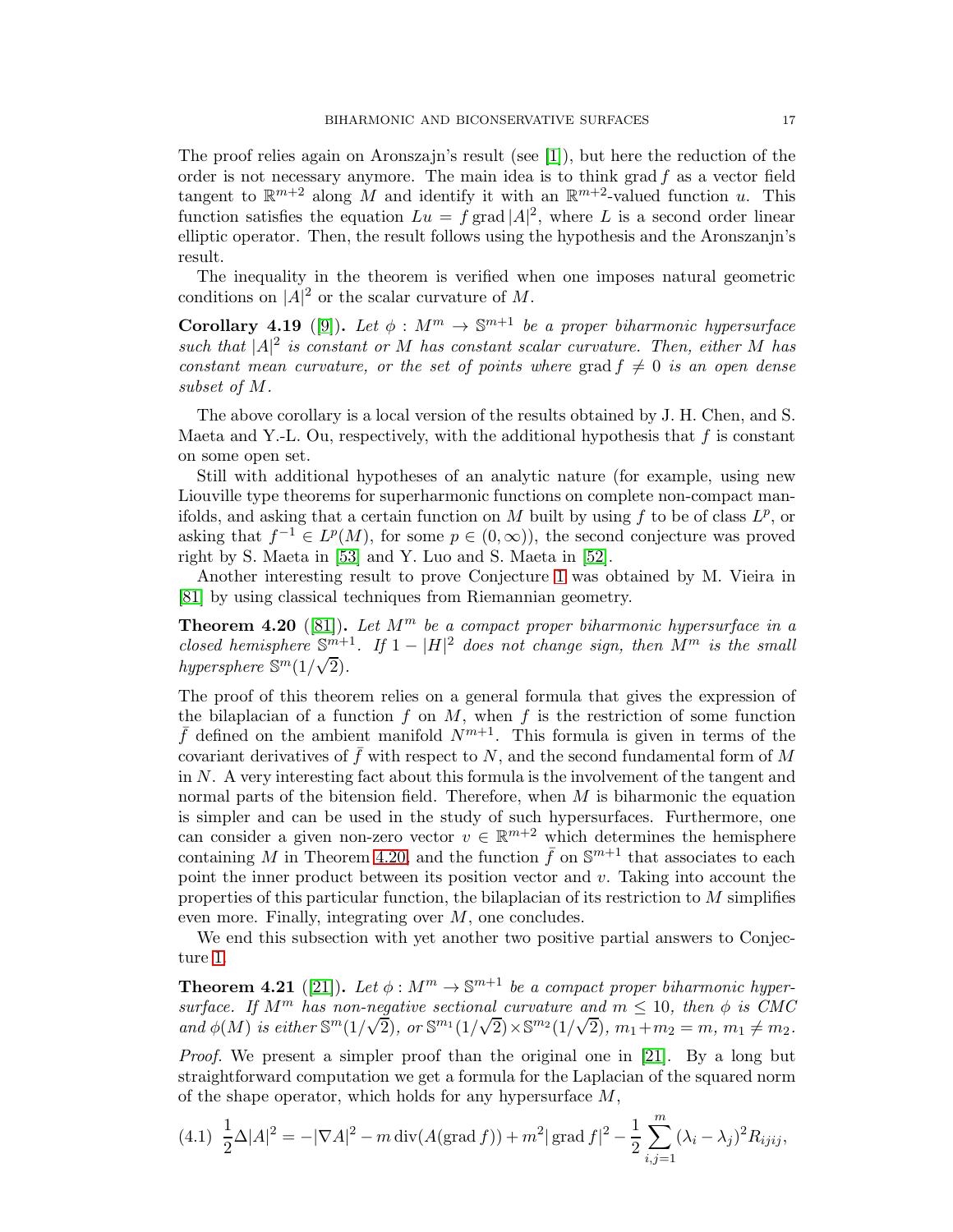where  $\lambda_i$  are the principal curvature functions of M.

J. H. Chen proved, in [\[21\]](#page-21-7), the following inequality that holds for biconservative hypersurfaces in space forms

<span id="page-17-2"></span>(4.2) 
$$
|\nabla A|^2 \ge \frac{m^2(m+26)}{4(m-1)} |\operatorname{grad} f|^2.
$$

Then, we obtain, for any biconservative hypersurface in a space form, that

<span id="page-17-1"></span>
$$
(4.3) \qquad \frac{1}{2}\Delta|A|^2 \le \frac{3(m-10)}{m+26}|\nabla A|^2 - m\operatorname{div}(A(\operatorname{grad} f)) - \frac{1}{2}\sum_{i,j=1}^m (\lambda_i - \lambda_j)^2 R_{ijij}.
$$

Next, integrating  $(4.3)$ , we prove that M has at most two distinct principal curvatures at any point and, since  $M$  is proper biharmonic, from Theorem [4.2,](#page-13-2) we conclude. □

The previous theorem deals with compact hypersurfaces, but with the additional hypothesis that the squared norm of the shape operator is constant, we can obtain its local version.

<span id="page-17-0"></span>**Proposition 4.22.** Let  $\phi: M^m \to \mathbb{S}^{m+1}$  be a proper biharmonic hypersurface with non-negative sectional curvature. If the squared norm of the shape operator is constant and satisfies  $|A|^2 \le m$ , and  $m \le 6$ , then  $\phi$  is CMC and  $\phi(M)$  is either an open subset of  $\mathbb{S}^m(1/\sqrt{2})$ , or an open subset of  $\mathbb{S}^{m_1}(1/\sqrt{2}) \times \mathbb{S}^{m_2}(1/\sqrt{2})$ ,  $m_1 + m_2 = m$ ,  $m_1 \neq m_2$ .

Proof. From the tangent part of the biharmonic equation, we have

$$
A(\operatorname{grad} f) = -\frac{m}{2} f \operatorname{grad} f
$$

and, also using the normal part,  $div(A(\text{grad } f))$  can be easily written as

$$
\operatorname{div}(A(\operatorname{grad} f)) = \frac{m}{2}(m - |A|^2)f^2 - \frac{m}{2}|\operatorname{grad} f|^2.
$$

Replacing in  $(4.1)$  and using  $(4.2)$ , we get

$$
\frac{1}{2}\Delta|A|^2 \le \frac{5m-32}{m+26}|\nabla A|^2 - \frac{m^2}{2}(m-|A|^2)f^2 - \frac{1}{2}\sum_{i,j=1}^m (\lambda_i - \lambda_j)^2 R_{ijij} \le 0.
$$

Since  $|A|^2$  is a constant, it follows that M has at most two distinct principal curvatures at any point, and then, again using Theorem [4.2,](#page-13-2) we conclude.  $\Box$ 

Remark 4.23. The above result can be also seen as a local version of Theorem [4.13,](#page-15-0) or of the fact that  $|A|^2$  = constant implies CMC, with additional hypotheses on the curvature and dimension.

4.2. Biconservative hypersurfaces. The study of biconservative hypersurfaces in space forms is a rather new research direction. In one of the first papers devoted to this study, one obtained the following Simons type formula for the squared norm of  $S_2$ , from the more general equation given in [\[50\]](#page-22-15) (see [\[27\]](#page-21-26)).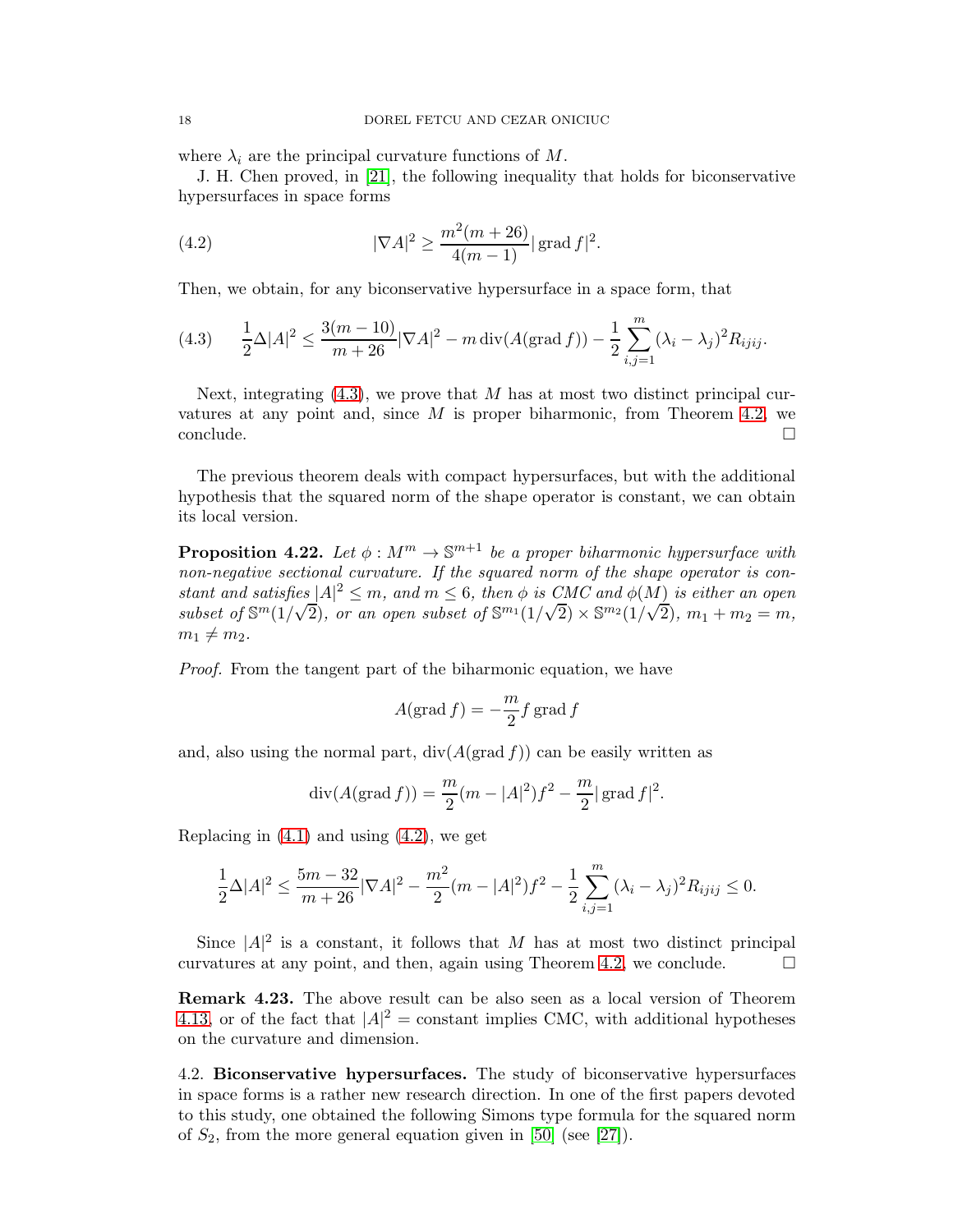<span id="page-18-1"></span>**Theorem 4.24** ([\[27\]](#page-21-26)). Let  $\phi : M^m \to N^{m+1}(c)$  be a hypersurface in a space form. Then

<span id="page-18-3"></span>(4.4) 
$$
\frac{1}{2}\Delta|S_2|^2 = 4cm^4f^4 - 4m^3f^3(\text{trace }A^3) - 4m^2f^2|A|^2(cm - |A|^2)
$$

$$
- 8m^4f^2|\text{grad }f|^2 - 4m^2f^2|\nabla A|^2
$$

$$
+ 4m^2f\langle \text{grad }s, \text{grad }f \rangle
$$

$$
- 8m^2 \text{div}(f \text{ Ricci}(\text{grad }f)) - 2m^2 \text{div}(|A|^2 \text{grad }f^2)
$$

$$
+ \frac{m^5}{8}\Delta f^4 - 4cm^2(m - 1)\Delta f^2 - 10m^2f\langle \tau_2^{\top}(\phi), \text{grad }f \rangle
$$

$$
- 4m^2f^2 \text{div}(\tau_2^{\top}(\phi)) - 2|\tau_2^{\top}(\phi)|^2 + 4mf\langle \nabla \tau_2^{\top}(\phi), A \rangle.
$$

Theorem [4.24](#page-18-1) leads to the next two results.

**Theorem 4.25** ([\[27\]](#page-21-26)). Let  $\phi : M^m \to N^{m+1}(c)$  be a constant scalar curvature biconservative hypersurface in a space form. Then

<span id="page-18-2"></span>(4.5)

$$
\frac{3m^2}{2}\Delta f^4 = 4f^2 \{ cm^2 f^2 - mf(\text{trace } A^3) - |A|^2 (cm - |A|^2) - 2m^2 |\text{grad } f|^2 - |\nabla A|^2 \}
$$
  
=  $2f^2 \left\{ -\sum_{i,j=1}^m (\lambda_i - \lambda_j)^2 R_{ijij} - 4m^2 |\text{grad } f|^2 - 2|\nabla A|^2 \right\}.$ 

Corollary 4.26 ([\[27\]](#page-21-26)). Let  $\phi : M^m \to \mathbb{S}^{m+1}$  be a biharmonic hypersurface with constant scalar curvature. Then the following system holds

(4.6) 
$$
\begin{cases} \frac{3m^2}{2}\Delta f^4 = 4f^2 \{ m^2 f^2 - mf(\text{trace } A^3) - |A|^2 (m - |A|^2) \\ -2m^2 |\operatorname{grad } f|^2 - |\nabla A|^2 \} \\ \Delta f = f(m - |A|^2). \end{cases}
$$

A direct application of equation [\(4.5\)](#page-18-2) is the following rigidity theorem.

<span id="page-18-0"></span>**Theorem 4.27** ([\[27\]](#page-21-26)). Let  $\phi : M^m \to N^{m+1}(c)$  be a compact biconservative hypersurface in a space form  $N^{m+1}(c)$ , with  $c \in \{-1,0,1\}$ . If M is not minimal, has constant scalar curvature and  $\text{Riem}^M \geq 0$ , then  $\phi(M)$  is either

- (i)  $\mathbb{S}^m(r)$ ,  $r > 0$ , if  $c \in \{-1,0\}$ , i.e., N is either the hyperbolic space  $\mathbb{H}^{m+1}$  or the Euclidean space  $\mathbb{R}^{m+1}$ ; or
- (ii)  $\mathbb{S}^m(r)$ ,  $r \in (0,1)$ , or the product  $\mathbb{S}^{m_1}(r_1) \times \mathbb{S}^{m_2}(r_2)$ , where  $r_1^2 + r_2^2 = 1$ ,  $m_1 + m_2 = m$ , and  $r_1 \neq \sqrt{m_1/m}$ , if  $c = 1$ , i.e., N is the unit Euclidean sphere  $\mathbb{S}^{m+1}$ .

**Remark 4.28.** In [\[23\]](#page-21-27), compact hypersurfaces  $M^m$  in  $\mathbb{S}^{m+1}$  with  $\text{Riem}^M \geq 0$  and constant scalar curvature  $s \geq m(m-1)$  were classified. In Theorem [4.27](#page-18-0) there is no restriction on the value of scalar curvature.

<span id="page-18-4"></span>Remark 4.29. Rewriting Equation [\(4.4\)](#page-18-3) in terms of the shape operator A yields a generalization of the well-known formula for CMC hypersurfaces in [\[67\]](#page-22-26). Moreover, Theorem [4.27](#page-18-0) can be viewed as an alternative to the result of K. Nomizu and B. Smyth about compact CMC hypersurfaces in space forms in [\[67\]](#page-22-26), with the "CMC hypothesis" replaced by a more general one about "the biconservativity and constant scalar curvature".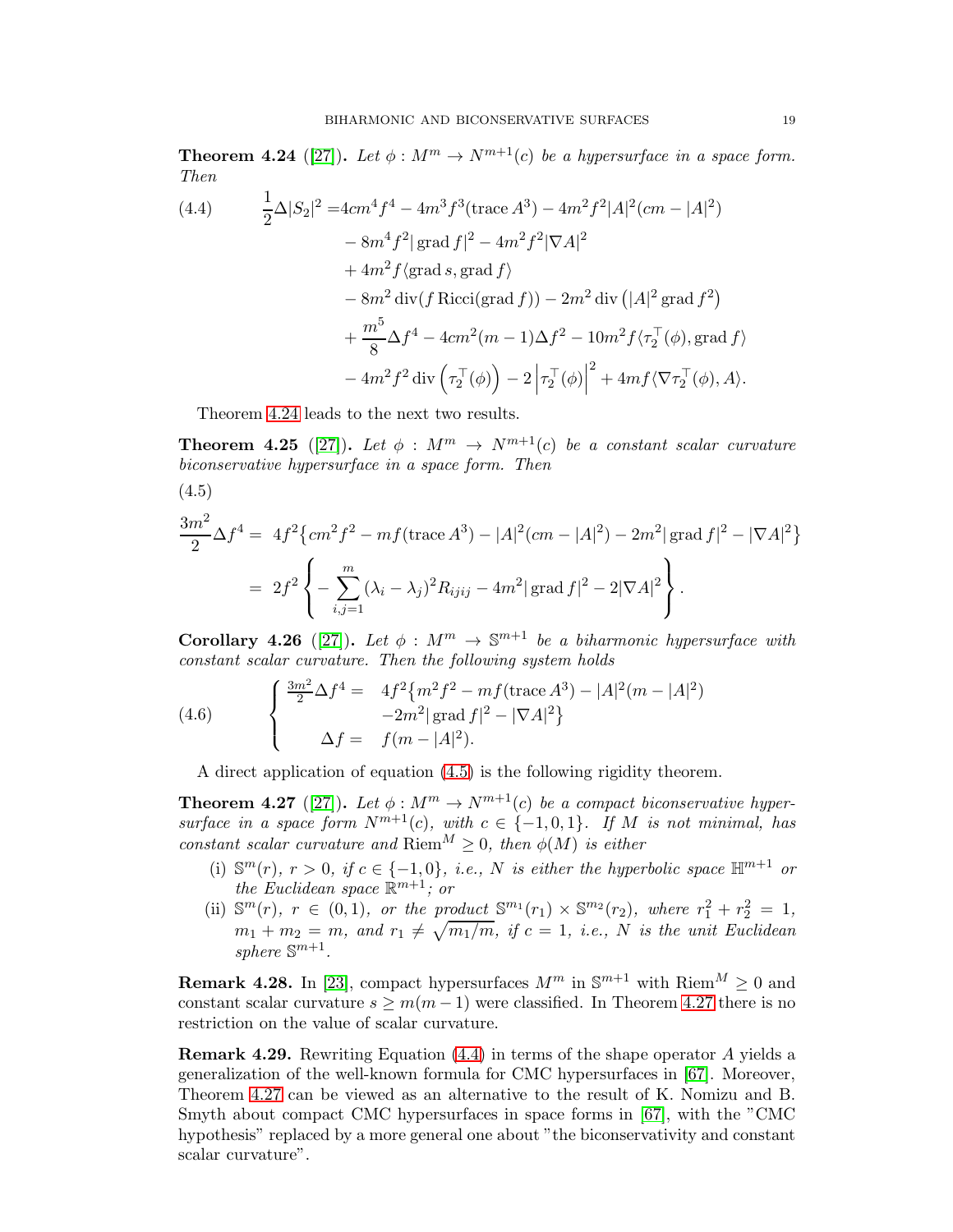Imposing the above hypothesis on the curvature of  $M^m$  and a restriction on the dimension m, but nothing on the scalar curvature, we come to the same conclusion as in Theorem [4.27.](#page-18-0)

<span id="page-19-0"></span>**Theorem 4.30.** Let  $\phi : M^m \to N^{m+1}(c)$  be a compact non-minimal biconservative hypersurface. If  $\text{Riem}^M \geq 0$  and  $m \leq 10$ , then  $\phi$  is CMC and  $\phi(M)$  is one of the hypersurfaces given by Theorem [4.27.](#page-18-0)

*Proof.* As we have seen, equation  $(4.3)$  holds for biconservative hypersurfaces. Then, for  $m \leq 9$ , the right hand side term is non-positive and then, integrating over M, we conclude that  $\nabla A = 0$ .

If  $m = 10$ , we obtain that M has at most two distinct principal curvatures at any point but, using this property, we cannot deduce that  $M$  is CMC, as in the biharmonic case. Actually, when  $m = 10$ , we get  $\sum_{i,j=1}^{m} (\lambda_i - \lambda_j)^2 R_{ijij} = 0$  and equality in J. H. Chen's inequality  $(4.2)$ , i.e.,  $|\nabla A|^2 = 100 |\text{grad } f|^2$ . From these two conditions, following the proof of Theorem 4.6 in [\[27\]](#page-21-26), we get  $\Delta f^2 = 0$  on M. Since M is compact, we obtain that f is constant and thus  $\nabla A = 0$ .

Remark 4.31. In the proof of Theorem [4.30,](#page-19-0) we used the fact that

$$
-\frac{1}{2}\sum_{i,j=1}^m (\lambda_i - \lambda_j)^2 R_{ijij} = \langle T, A \rangle,
$$

where  $T(X) = -\operatorname{trace}(RA)(\cdot, A, \cdot)$ , and a Ricci commutation formula.

We end this part by presenting a Bochner type formula of independent interest (see [\(4.7\)](#page-19-1)) that could be used in further studies on biconservative submanifolds. This formula is inspired by a similar one in [\[57\]](#page-22-29). It involves a 4-tensor Q defined on a Riemannian manifold M:

$$
Q(X, Y, Z, W) = \langle Y, Z \rangle \langle X, W \rangle - \langle X, Z \rangle \langle Y, W \rangle,
$$

the map

$$
\sigma_{24}(X,Y,Z,W) = (X,W,Z,Y)
$$

which permutes the second and fourth variables, a symmetric  $(1, 1)$ -tensor field  $S$ , and the 1-form  $\theta$  defined as the contraction  $C((Q \circ \sigma_{24}) \otimes g^*, \nabla S \otimes S)$ , where g denotes the metric on  $M$  and  $g^*$  is its dual.

**Theorem 4.32** ([\[27\]](#page-21-26)). Let M be a Riemannian manifold with the curvature tensor field  $R$  and consider a symmetric  $(1, 1)$ -tensor field  $S$ . Then

<span id="page-19-1"></span>(4.7) 
$$
\operatorname{div} \theta = \langle T, S \rangle + |\operatorname{div} S|^2 - |\nabla S|^2 + \frac{1}{2} |W|^2,
$$

where  $T(X) = -\operatorname{trace}(RS)(\cdot, X, \cdot)$  and  $W(X, Y) = (\nabla_X S)Y - (\nabla_Y S)X$ .

Unlike the Simons type equations, formula [\(4.7\)](#page-19-1) extends beyond Codazzi tensors as it involves the antisymmetric part of  $\nabla S$ .

All the results presented in this section are given for compact biconservative hypersurfaces in  $N<sup>n</sup>(c)$  and have a certain rigidity. All these hypersurfaces (with ad-ditional hypotheses) are given by Theorem [4.27](#page-18-0) and satisfy  $\nabla A = 0$ ; in particular, they have at most two distinct principal curvatures at any point.

If we discard the hypothesis on compactness, we get many examples of biconservative hypersurfaces. This fact have been already observed in the section devoted to biconservative surfaces in  $N^3(c)$ . Then, in the first paper to study biconservative hypersurfaces ([\[40\]](#page-21-14)), Th. Hasanis and Th. Vlachos obtained all these hypersurfaces in  $\mathbb{R}^4$ , divided in three distinct classes.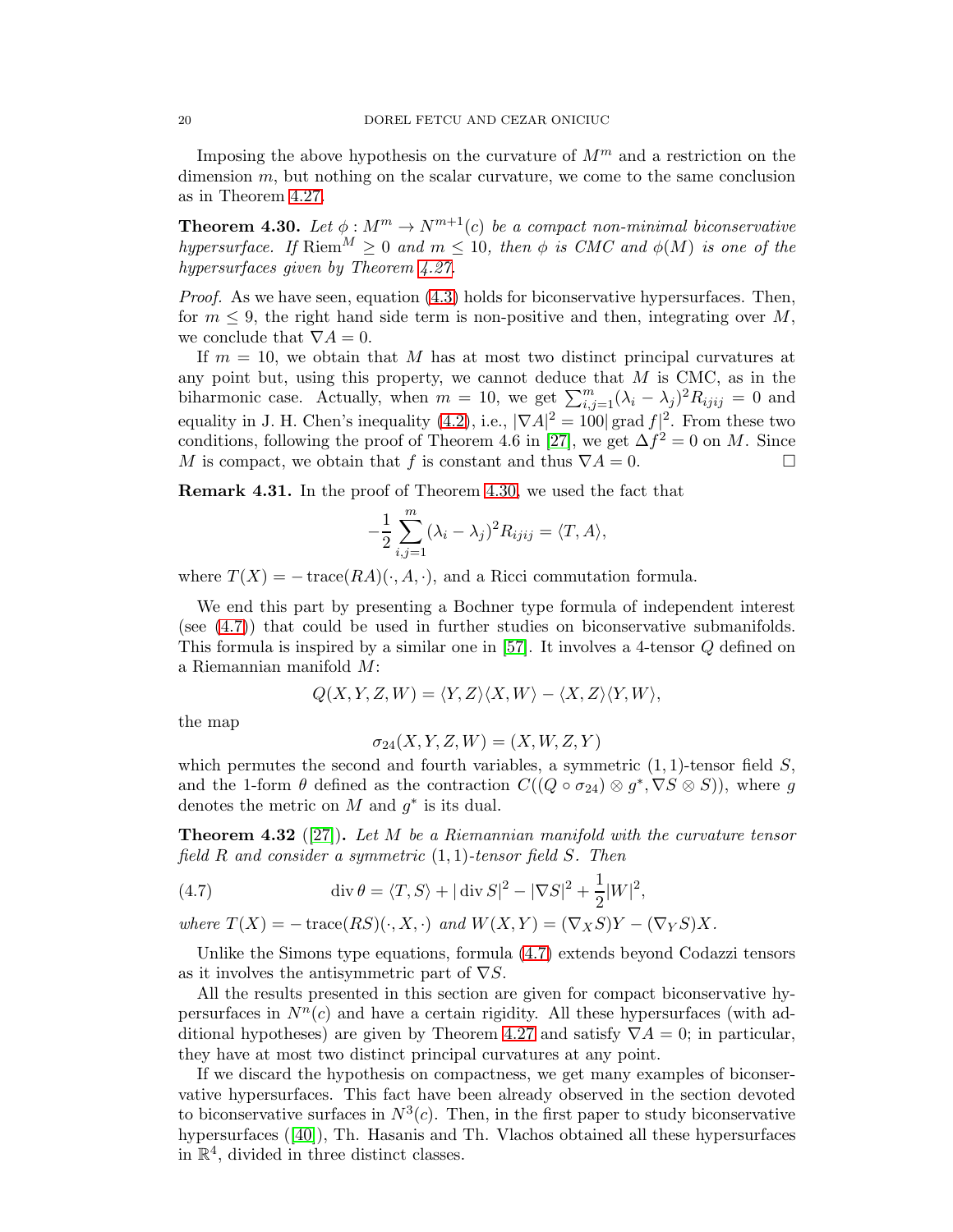In [\[80\]](#page-23-3), N. C. Turgay and A. Upadhyay, studied biconservative hypersurfaces in  $N^{m+1}(c)$ , obtaining their parametric equation. Then, they explicitly classified these hypersurfaces in  $N^4(c)$ ,  $c \neq 0$ , that, in addition, have three distinct principal curvatures at any point.

For arbitrary dimensions and for  $c = 0$ , one obtained classification results in [\[79\]](#page-23-4) and in [\[58\]](#page-22-30). In [\[79\]](#page-23-4), one proved that biconservative hypersurfaces with three distinct principal curvatures are either certain rotational hypersurfaces, or certain cylinders. Then, in [\[58\]](#page-22-30), we performed a detailed qualitative study of biconservative hypersurfaces that are  $SO(p+1) \times SO(q+1)$ -invariant in  $\mathbb{R}^{p+q+2}$ , or  $SO(p+1)$ -invariant in  $\mathbb{R}^{p+2}$ . This study was done in the framework of the equivariant differential geometry, by using the profile curve associated to the hypersurface in the orbit space. None of these biconservative hypersurfaces are biharmonic.

### 5. Open Problems

Inspired by the recent result in  $[61]$ , that shows that in  $\mathbb{S}^3$  there exists an entire family of compact non-CMC biconservative surfaces, we pose the following problem.

Find examples of compact non-CMC biconservative hypersurfaces in  $N^{m+1}(c)$ ,  $m > 2$ .

Next, one can see that Remark [4.29](#page-18-4) suggests our second open problem.

Find all biconservative hypersurfaces having constant scalar curvature in space forms.

#### **REFERENCES**

- <span id="page-20-2"></span>[1] N. Aronszajn, A unique continuation theorem for solutions of elliptic partial differential equations or inequalities of second order, J. Math. Pures Appl. (9) 36 (1957) 235–249.
- <span id="page-20-8"></span>[2] J. Arroyo, O. J. Garay, and J. J. Mencia, A note on closed generalized elastic curves in  $\mathbb{S}^2(1)$ , J. Geom. Phys. 48 (2003), 339–353.
- <span id="page-20-3"></span>[3] A. Balmuş, S. Montaldo, and C. Oniciuc, Classification results for biharmonic submanifolds in spheres, Israel J. Math. 168 (2008), 201–220.
- <span id="page-20-9"></span>[4] A. Balmuş, S. Montaldo, and C. Oniciuc, *Biharmonic hypersurfaces in 4-dimensional space* forms, Math. Nachr. 283 (2010), 1696–1705.
- <span id="page-20-12"></span>[5] A. Balmuş, S. Montaldo, and C. Oniciuc, New results toward the classification of biharmonic  $submanifolds in \mathbb{S}^n$ , An. Științ. Univ. Ovidius Constanța Ser. Mat. 20 (2012), 89-114.
- <span id="page-20-4"></span>[6] A. Balmuş, S. Montaldo, C. Oniciuc, Biharmonic PNMC submanifolds in spheres, Ark. Mat. 51 (2013), 197–221.
- <span id="page-20-5"></span>[7] A. Balmuş, C. Oniciuc, Biharmonic submanifolds with parallel mean curvature vector field in spheres, J. Math. Anal. Appl. 386 (2012), 619–630.
- <span id="page-20-0"></span>[8] V. Branding, C. Oniciuc, Unique continuation theorems for biharmonic maps, Bull. Lond. Math. Soc. 51 (2019), 603–621.
- <span id="page-20-13"></span>[9] H. Bibi, E. Loubeau, and C. Oniciuc, Unique continuation property for biharmonic hypersurfaces in spheres, Preprint 2020, arXiv:2007.06527.
- <span id="page-20-6"></span>[10] R. Caddeo, S. Montaldo, and C. Oniciuc, *Biharmonic submanifolds of*  $\mathbb{S}^3$ , Internat. J. Math. 12 (2001), 867–876.
- <span id="page-20-1"></span>[11] R. Caddeo, S. Montaldo, and C. Oniciuc, Biharmonic submanifolds in spheres, Israel J. Math. 130 (2002), 109–123.
- <span id="page-20-7"></span>[12] R. Caddeo, S. Montaldo, C. Oniciuc, and P. Piu, Surfaces in three-dimensional space forms with divergence-free stress-bienergy tensor, Ann. Mat. Pura Appl. (4) 193 (2014), 529–550.
- <span id="page-20-10"></span>[13] S. Chang, A closed hypersurface with constant scalar and mean curvatures in  $S<sup>4</sup>$  is isoparametric, Comm. Anal. Geom. 1 (1993), 71–100.
- <span id="page-20-11"></span>[14] S. Chang, On closed hypersurfaces of constant scalar curvatures and mean curvatures in  $S^{n+1}$ , Pacific J. Math. 165 (1994), 67–76.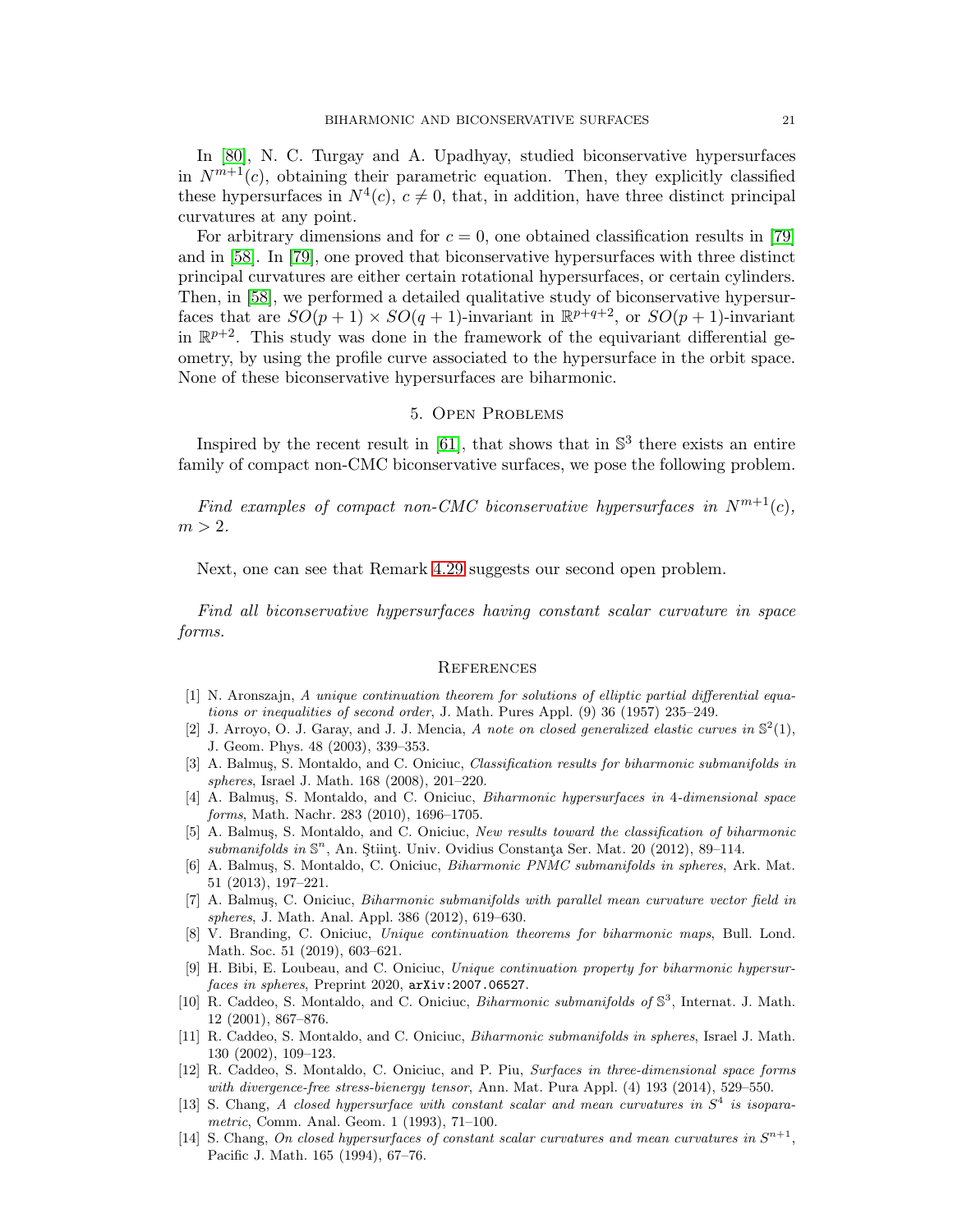- <span id="page-21-11"></span><span id="page-21-1"></span>[15] B-Y. Chen, Total Mean Curvature and Submanifolds of Finite Type, Series in Pure Mathematics, 1. World Scientific Publishing Co., Singapore, 1984.
- <span id="page-21-12"></span>[16] B.-Y. Chen, Some open problems and conjectures on submanifolds of finite type, Soochow J. Math. 17 (1991), 169–188.
- [17] B.-Y. Chen, Total mean curvature and submanifolds of finite type, Second edition. With a foreword by Leopold Verstraelen. Series in Pure Mathematics, 27. World Scientific Publishing Co. Pte. Ltd., Hackensack, NJ, 2015.
- <span id="page-21-15"></span><span id="page-21-2"></span>[18] B.-Y. Chen, Chen's biharmonic conjecture and submanifolds with parallel normalized mean curvature vector, Mathematics 2019, 7, 710.
- <span id="page-21-10"></span>[19] B.-Y. Chen, S. Ishikawa, Biharmonic surfaces in pseudo-Euclidean spaces, Mem. Fac. Sci. Kyushu Univ. Ser. A45 (1991), 323–347.
- <span id="page-21-7"></span>[20] B.-Y. Chen, K. Ogiue, On totally real submanifolds, Trans. Amer. Math. Soc. 193 (1974), 257–266.
- <span id="page-21-24"></span>[21] J. H. Chen, Compact 2-harmonic hypersurfaces in  $\mathbb{S}^{n+1}(1)$ , Acta Math. Sinica 36 (1993), 49–56.
- [22] Q.-M. Cheng, Q-R. Wan, *Hypersurfaces of space forms*  $M<sup>4</sup>(c)$  with constant mean curvature, Geometry and global analysis (Sendai, 1993), 437–442, Tohoku Univ., Sendai, 1993.
- <span id="page-21-27"></span><span id="page-21-18"></span>[23] S.-Y. Cheng, S.-T. Yau, Hypersurfaces with constant scalar curvature, Math. Ann. 225 (1977), 195–204.
- [24] S. S. Chern, M. do Carmo, and S. Kobayashi, Minimal submanifolds of a sphere with second fundamental form of constant length, 1970 Functional Analysis and Related Fields (Proc. Conf. for M. Stone, Univ. Chicago, Chicago, Ill., 1968) pp. 59–75 Springer, New York.
- <span id="page-21-0"></span>[25] J. Eells, J. H. Sampson, Harmonic mappings of Riemannian manifolds, Amer. J. Math. 86 (1964), 109–160.
- <span id="page-21-13"></span>[26] D. Fetcu, E. Loubeau, S. Montaldo, and C. Oniciuc, *Biharmonic submanifolds of*  $\mathbb{C}P^n$ , Math. Z. 266 (2010), 505–531.
- <span id="page-21-26"></span>[27] D. Fetcu, E. Loubeau, and C. Oniciuc, Bochner-Simons formulas and the rigidity of biharmonic submanifolds, J. Geom. Anal., to appear.
- <span id="page-21-17"></span>[28] D. Fetcu, S. Nistor, and C. Oniciuc, On biconservative surfaces in 3-dimensional space forms, Comm. Anal. Geom. 24 (2016), 1027–1045.
- <span id="page-21-8"></span>[29] D. Fetcu, C. Oniciuc, Biharmonic hypersurfaces in Sasakian space forms, Differential Geom. Appl. 27 (2009), 713–722.
- <span id="page-21-3"></span>[30] D. Fetcu, C. Oniciuc, and A. L. Pinheiro, CMC biconservative surfaces in  $\mathbb{S}^n \times \mathbb{R}$  and  $\mathbb{H}^n \times \mathbb{R}$ , J. Math. Anal. Appl. 425 (2015), no. 1, 588–609.
- [31] D. Fetcu, C. Oniciuc, and H. Rosenberg, *Biharmonic submanifolds with parallel mean curvature*  $in S<sup>n</sup> \times \mathbb{R}$ , J. Geom. Anal. 23 (2013), 2158-2176.
- <span id="page-21-4"></span>[32] D. Fetcu, A. L. Pinheiro, Biharmonic surfaces with parallel mean curvature in complex space forms, Kyoto J. Math. 55 (2015), 837–855.
- <span id="page-21-23"></span>[33] Y. Fu, Biharmonic hypersurfaces with three distinct principal curvatures in spheres, Math. Nachr. 288 (2015), 763–774.
- <span id="page-21-16"></span>[34] Y. Fu, Explicit classification of biconservative surfaces in Lorentz 3-space forms, Ann. Mat. Pura Appl. (4) 194 (2015), 805–822.
- <span id="page-21-25"></span>[35] Y. Fu, M.-C. Hong, Biharmonic hypersurfaces with constant scalar curvature in space forms, Pacific J. Math. 294 (2018), 329–350.
- <span id="page-21-20"></span>[36] Y. Fu, M.-C. Hong, and X. Zhan, On Chen's biharmonic conjecture for hypersurfaces in  $\mathbb{R}^5$ , Preprint 2020, arXiv:2006.07612.
- <span id="page-21-5"></span>[37] Y. Fu, S. Maeta, and Y.-L. Ou, *Biharmonic hypersurfaces in a product space*  $L^m \times \mathbb{R}$ , Math. Nachr., to appear.
- <span id="page-21-6"></span>[38] Y. Fu, N. C. Turgay, Complete classification of biconservative hypersurfaces with diagonalizable shape operator in the Minkowski 4-space, Internat. J. Math. 27 (2016), no. 5, 1650041, 17 pp.
- <span id="page-21-19"></span>[39] Z. Guan, H. Li, and L. Vrancken, Four dimensional biharmonic hypersurfaces in nonzero space form have constant mean curvature, Preprint 2020, arXiv:2007.13589.
- <span id="page-21-14"></span>[40] Th. Hasanis, Th. Vlachos, *Hypersurfaces in*  $E^4$  with harmonic mean curvature vector field, Math. Nachr. 172 (1995), 145–169.
- <span id="page-21-9"></span>[41] D. Hoffman, Surfaces of constant mean curvature in manifolds of constant curvature, J. Differential Geometry 8 (1973), 161–176.
- <span id="page-21-21"></span>[42] T. Ichiyama, J. I. Inoguchi, and H. Urakawa, Bi-harmonic maps and bi-Yang-Mills fields, Note Mat. 28 (2009), 233–275.
- <span id="page-21-22"></span>[43] T. Ichiyama, J. I. Inoguchi, and H. Urakawa, Clasification and isolation phenomena of biharmonic maps and bi-Yang-Mills fields, Note Mat. 30 (2010), 15–48.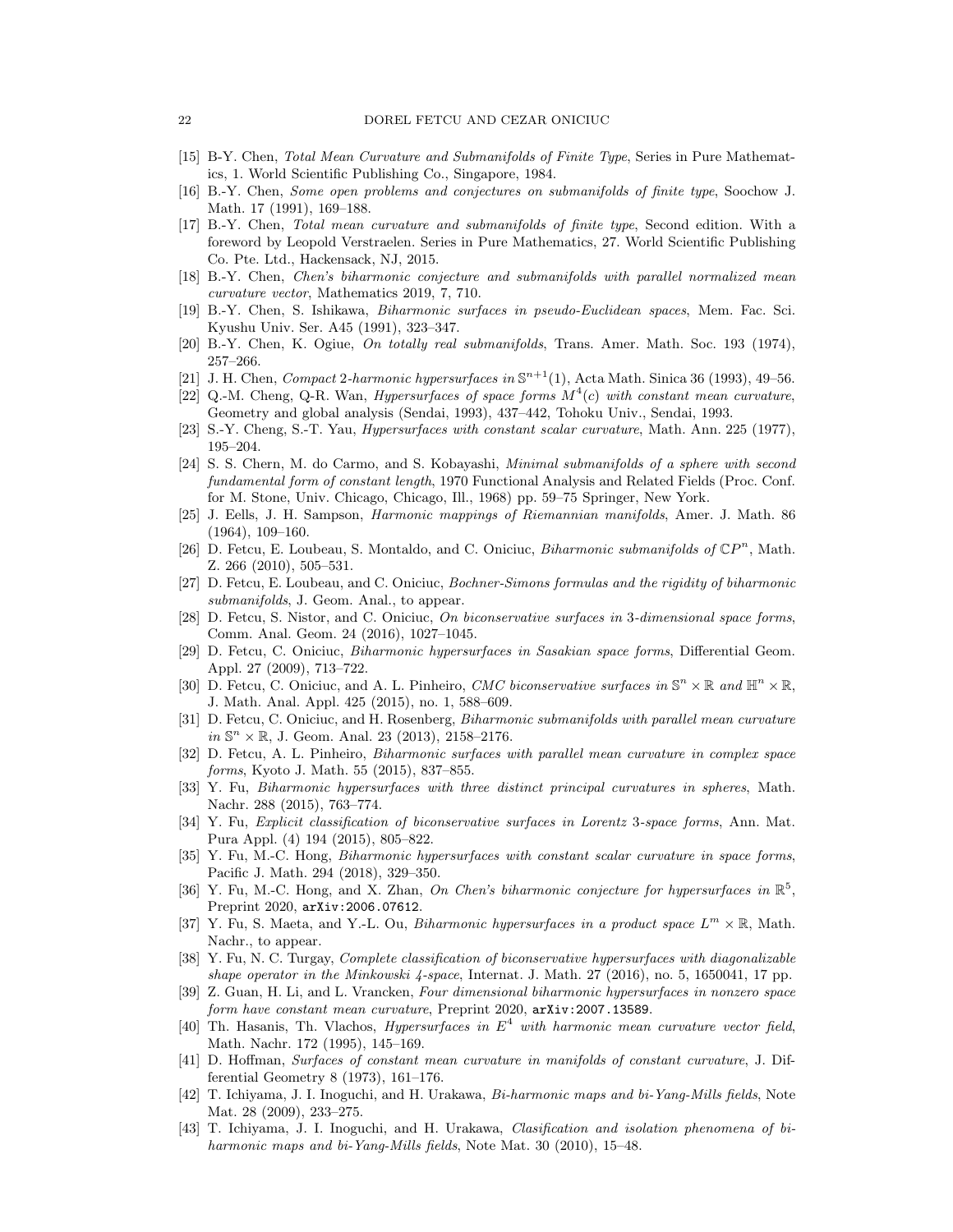- <span id="page-22-2"></span><span id="page-22-1"></span>[44] J. Inoguchi, T. Sasahara, Biharmonic hypersurfaces in Riemannian symmetric spaces I, Hiroshima Math. J. 46 (2016), 97–121.
- <span id="page-22-0"></span>[45] J. Inoguchi, T. Sasahara, Biharmonic hypersurfaces in Riemannian symmetric spaces II, Hiroshima Math. J. 47 (2017), 349—378.
- <span id="page-22-8"></span>[46] G. Y. Jiang, 2-harmonic maps and their first and second variational formulas, Chinese Ann. Math. Ser. A7(4) (1986), 389–402.
- [47] G.Y. Jiang, The conservation law for 2-harmonic maps between Riemannian manifolds, Acta Math. Sinica 30 (1987), 220–225.
- <span id="page-22-18"></span><span id="page-22-7"></span>[48] G.-Y. Jiang, Some nonexistence theorems on 2-harmonic and isometric immersions in Euclidean space, Chinese Ann. Math. Ser. B8 (1987), 377–383.
- <span id="page-22-15"></span>[49] E. Loubeau, S. Montaldo, and C. Oniciuc, The stress-energy tensor for biharmonic maps, Math. Z. 259 (2008), 503–524.
- [50] E. Loubeau, C. Oniciuc, Biharmonic surfaces of constant mean curvature, Pacific J. Math. 271 (2014), 213–230.
- <span id="page-22-28"></span><span id="page-22-11"></span>[51] E. Loubeau, C. Oniciuc, Constant mean curvature proper-biharmonic surfaces of constant Gaussian curvature in spheres, J. Math. Soc. Japan 68 (2016), 997–1024.
- <span id="page-22-27"></span>[52] Y. Luo, S. Maeta, Biharmonic hypersurfaces in a sphere, Proc. Amer. Math. Soc. 145 (2017), 3109–3116.
- [53] S. Maeta, Biharmonic hypersurfaces with bounded mean curvature, Proc. Amer. Math. Soc. 145 (2017), 1773–1779.
- <span id="page-22-25"></span>[54] S. Maeta, Y.-L. Ou, Some classifications of biharmonic hypersurfaces with constant scalar curvature, Pacific J. Math. 306 (2020), 281–290.
- <span id="page-22-3"></span>[55] F. Manfio, N. C. Turgay, and A. Upadhyay, *Biconservative submanifolds in*  $\mathbb{S}^n \times \mathbb{R}$  and  $\mathbb{H}^n \times \mathbb{R}$ , J. Geom. Anal. 29 (2019), 283–298.
- <span id="page-22-29"></span><span id="page-22-12"></span>[56] Y. Miyata, 2-type surfaces of constant curvature in  $\mathbb{S}^n$ , Tokyo J. Math. 11 (1988), 157-204.
- <span id="page-22-30"></span>[57] N. Mok, Y.-T. Siu, and S.-K. Yeung, Geometric superrigidity, Invent. Math. 113 (1993), 57–83.
- [58] S. Montaldo, C. Oniciuc, and A. Ratto, *Proper biconservative immersions into the Euclidean* space, Ann. Mat. Pura Appl. (4)195 (2016), 403–422.
- <span id="page-22-13"></span><span id="page-22-4"></span>[59] S. Montaldo, C. Oniciuc, and A. Ratto, Biconservative surfaces, J. Geom. Anal. 26 (2016), 313–329.
- [60] S. Montaldo, I. Onnis, and A. P. Passamani, Biconservative surfaces in BCV-spaces, Math. Nachr. 290 (2017), 2661–2672. .
- <span id="page-22-20"></span>[61] S. Montaldo, A. Pámpano, On the existence of closed biconservative surfaces in space forms, Comm. Anal. Geom., to appear.
- <span id="page-22-21"></span><span id="page-22-14"></span>[62] S. Nistor, Complete biconservative surfaces in  $\mathbb{R}^3$  and  $\mathbb{S}^3$ , J. Geom. Phys. 110 (2016), 130–153.
- <span id="page-22-17"></span>[63] S. Nistor, On biconservative surfaces, Differential Geom. Appl. 54 (2017), 490–502.
- <span id="page-22-19"></span>[64] S. Nistor, Biharmonicity and biconservativity topics in the theory of submanifolds, PhD Thesis, 2017.
- [65] S. Nistor, C. Oniciuc, Complete biconservative surfaces in the hyperbolic space  $\mathbb{H}^3$ , Nonlinear Anal. 198 (2020), 111860, 29 pp.
- <span id="page-22-22"></span>[66] S. Nistor, C. Oniciuc, On the uniqueness of complete biconservative surfaces in 3-dimensional space forms, Preprint 2020, arXiv:1910.04131
- <span id="page-22-26"></span>[67] K. Nomizu, B. Smyth, A formula of Simons' type and hypersurfaces with constant mean curvature, J. Differential Geometry 3 (1969), 367–377.
- <span id="page-22-5"></span>[68] S. Ohno, T. Sakai, and H. Urakawa, Biharmonic homogeneous hypersurfaces in compact symmetric spaces, Differential Geom. Appl. 43 (2015), 155–179.
- <span id="page-22-9"></span>[69] C. Oniciuc, Biharmonic maps between Riemannian manifolds, An. Stiint. Univ. Al. I. Cuza Iasi Mat (N.S.) 48 (2002), 237–248.
- <span id="page-22-10"></span>[70] C. Oniciuc, Tangency and Harmonicity Properties, PhD Thesis, Geometry Balkan Press 2003, http://www.mathem.pub.ro/dgds/mono/dgdsmono.htm.
- <span id="page-22-23"></span>[71] C. Oniciuc, Biharmonic submanifolds in space forms, Habilitation Thesis, 2012, www.researchgate.net, DOI:10.13140/2.1.4980.5605.
- <span id="page-22-24"></span><span id="page-22-16"></span>[72] Y. L. Ou, Biharmonic hypersurfaces in Riemannian manifolds, Pacific J. Math. 248 (2010), 217–232.
- [73] Y.-L. Ou, B.-Y. Chen, Biharmonic Submanifolds and Biharmonic Maps in Riemannian Geometry, World Scientific Publishing, Hackensack, NJ, 2020.
- <span id="page-22-6"></span>[74] T. Sasahara, Surfaces in Euclidean 3-space whose normal bundles are tangentially biharmonic, Arch. Math. (Basel) 99 (2012), 281–287.